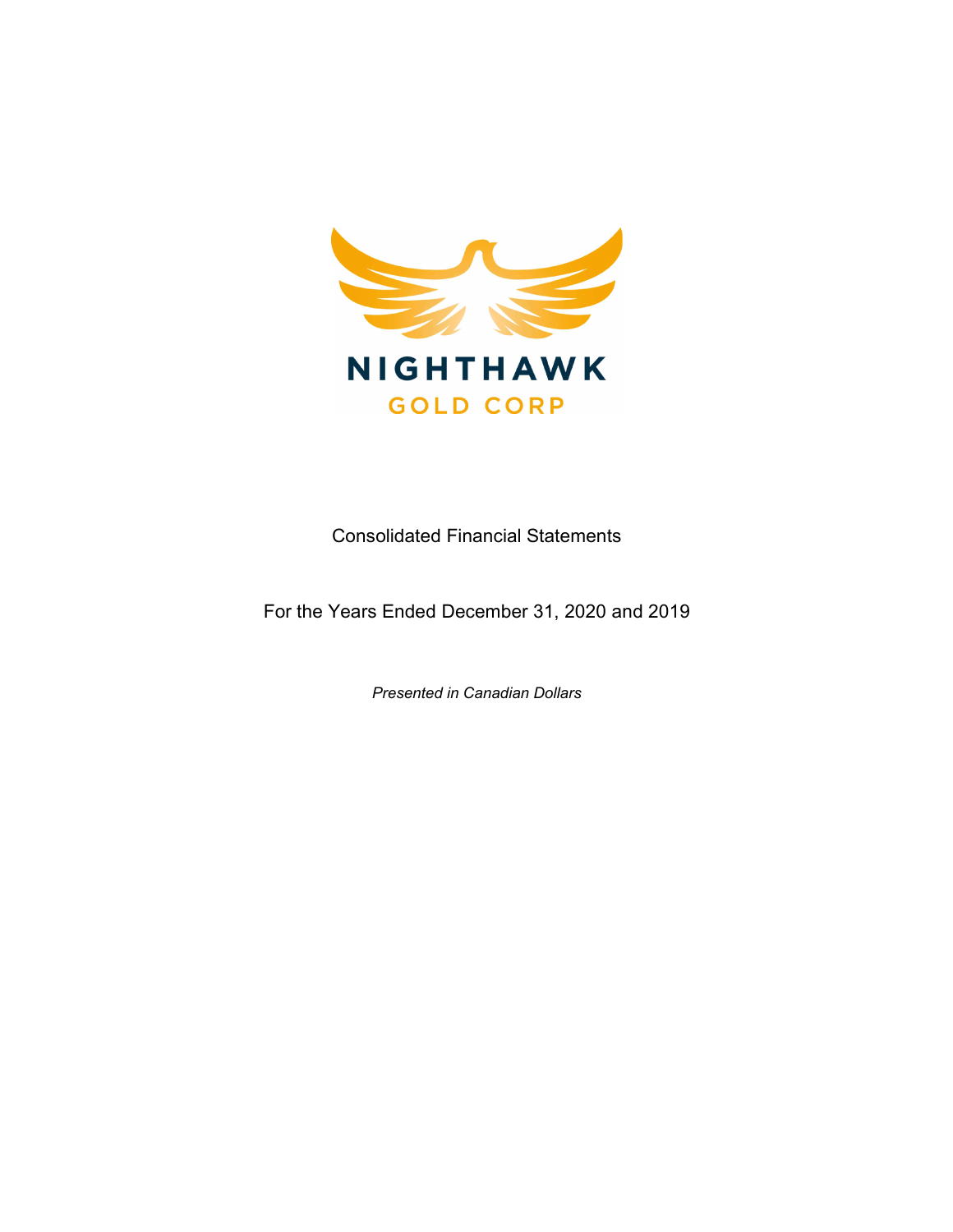

March 30, 2021

## MANAGEMENT'S RESPONSIBILITY FOR THE CONSOLIDATED FINANCIAL STATEMENTS

The accompanying consolidated financial statements of Nighthawk Gold Corp. ("Nighthawk") were prepared by management in accordance with International Financial Reporting Standards as issued by the International Accounting Standards Board. Management acknowledges responsibility for the preparation and presentation of the consolidated financial statements, including responsibility for significant accounting judgments and estimates and the choice of accounting principles and methods that are appropriate to Nighthawk's circumstances. Nighthawk's significant accounting policies are summarized in note 3 to the consolidated financial statements.

Management has established systems of internal control over the financial reporting process, which are designed to provide reasonable assurance that relevant and reliable financial information is produced.

The Board of Directors is responsible for reviewing and approving the consolidated financial statements and for ensuring that management fulfills its financial reporting responsibilities. An Audit Committee assists the Board of Directors in fulfilling this responsibility. The Audit Committee meets with management to review the internal controls over the financial reporting process, the consolidated financial statements and the auditors' report. The Audit Committee also reviews Nighthawk's Management's Discussion and Analysis to ensure that the financial information reported therein is consistent with the information presented in the consolidated financial statements. The Audit Committee reports its findings to the Board of Directors for its consideration in approving the consolidated financial statements for issuance to shareholders.

Management recognizes its responsibility for conducting Nighthawk's affairs in compliance with established financial standards, and applicable laws and regulations, and for maintaining proper standards of conduct for its activities.

Keyvan Salehi President & Chief Executive Officer

(Signed) "Keyvan Salehi" (Signed) "Michael Leskovec" Michael Leskovec Chief Financial Officer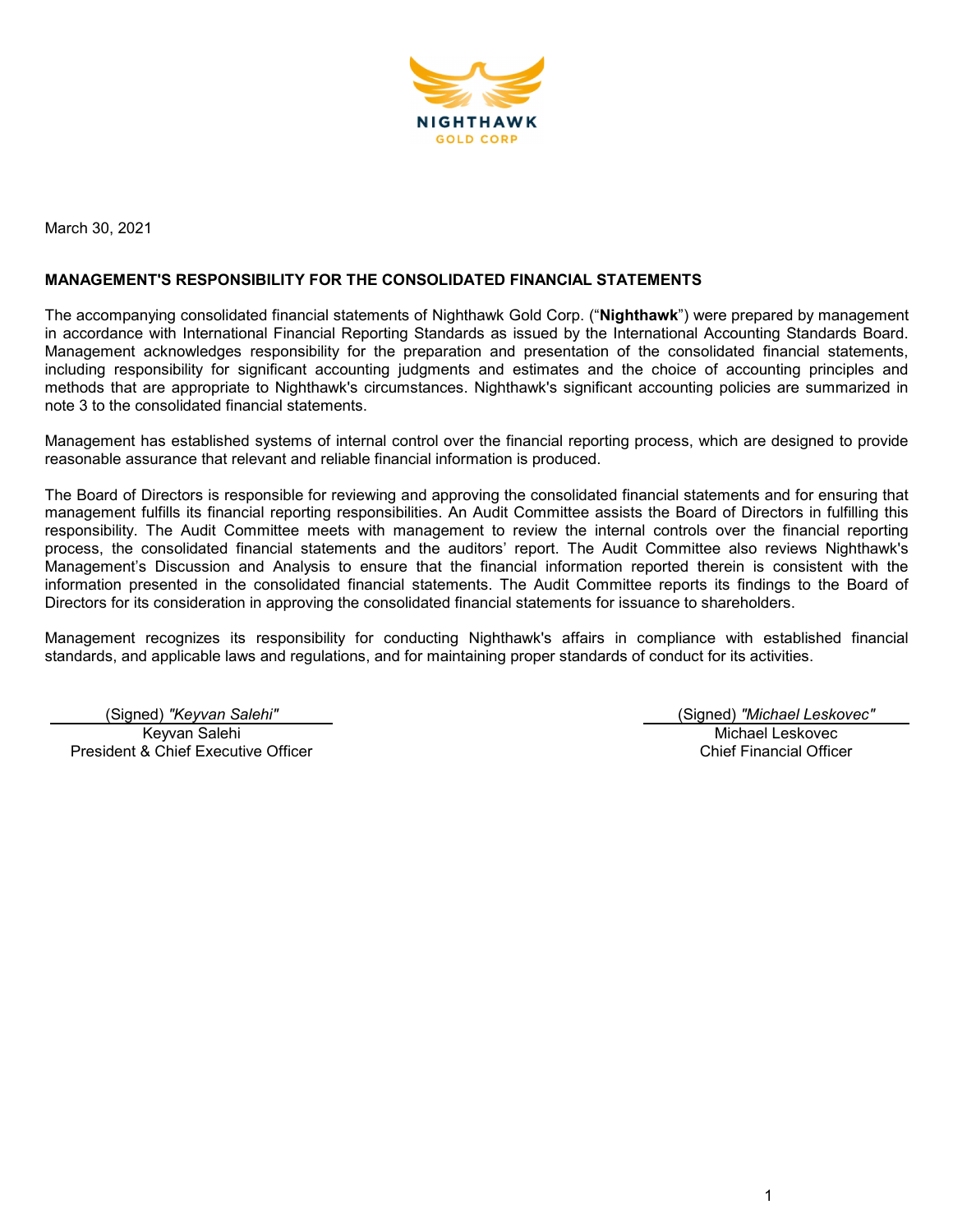

To the Shareholders of Nighthawk Gold Corp.:

#### **Opinion**

We have audited the consolidated financial statements of Nighthawk Gold Corp. and its subsidiary (the "Company"), which comprise the consolidated statements of financial position as at December 31, 2020, December 31, 2019 and January 1, 2019, and the consolidated statements of loss and comprehensive loss, changes in shareholders' equity and cash flows for the years ended December 31, 2020 and December 31 2019, and notes to the consolidated financial statements, including a summary of significant accounting policies.

In our opinion, the accompanying consolidated financial statements present fairly, in all material respects, the consolidated financial position of the Company as at December 31, 2020, December 31, 2019 and January 1, 2019, and its consolidated financial performance and its consolidated cash flows for the years ended December 31, 2020 and December 31, 2019 in accordance with International Financial Reporting Standards.

#### **Basis for Opinion**

We conducted our audits in accordance with Canadian generally accepted auditing standards. Our responsibilities under those standards are further described in the Auditor's Responsibilities for the Audit of the Consolidated Financial Statements section of our report. We are independent of the Company in accordance with the ethical requirements that are relevant to our audits of the consolidated financial statements in Canada, and we have fulfilled our other ethical responsibilities in accordance with these requirements. We believe that the audit evidence we have obtained is sufficient and appropriate to provide a basis for our opinion.

#### **Emphasis of Matter – Restated Comparative Information**

We draw attention to Note 3(o) to the consolidated financial statements, which explains that certain comparative information presented:

- For the year ended December 31, 2019 has been restated.
- As at January 1, 2019 has been derived from the consolidated statement of financial position as at December 31, 2018 (not presented herein).

Our opinion is not modified in respect of this matter.

#### **Key Audit Matters**

Key audit matters are those matters that, in our professional judgment, were of most significance in our audit of the consolidated financial statements of the current period. We have determined that there are no key audit matters to communicate in our report.

#### **Other Information**

Management is responsible for the other information. The other information comprises Management's Discussion and Analysis.

Our opinion on the consolidated financial statements does not cover the other information and we do not express any form of assurance conclusion thereon.

In connection with our audits of the consolidated financial statements, our responsibility is to read the other information and, in doing so, consider whether the other information is materially inconsistent with the consolidated financial statements or our knowledge obtained in the audits or otherwise appears to be materially misstated. We obtained Management's Discussion and Analysis prior to the date of this auditor's report. If, based on the work we have performed on this other information, we conclude that there is a material misstatement of this other information, we are required to report that fact. We have nothing to report in this regard.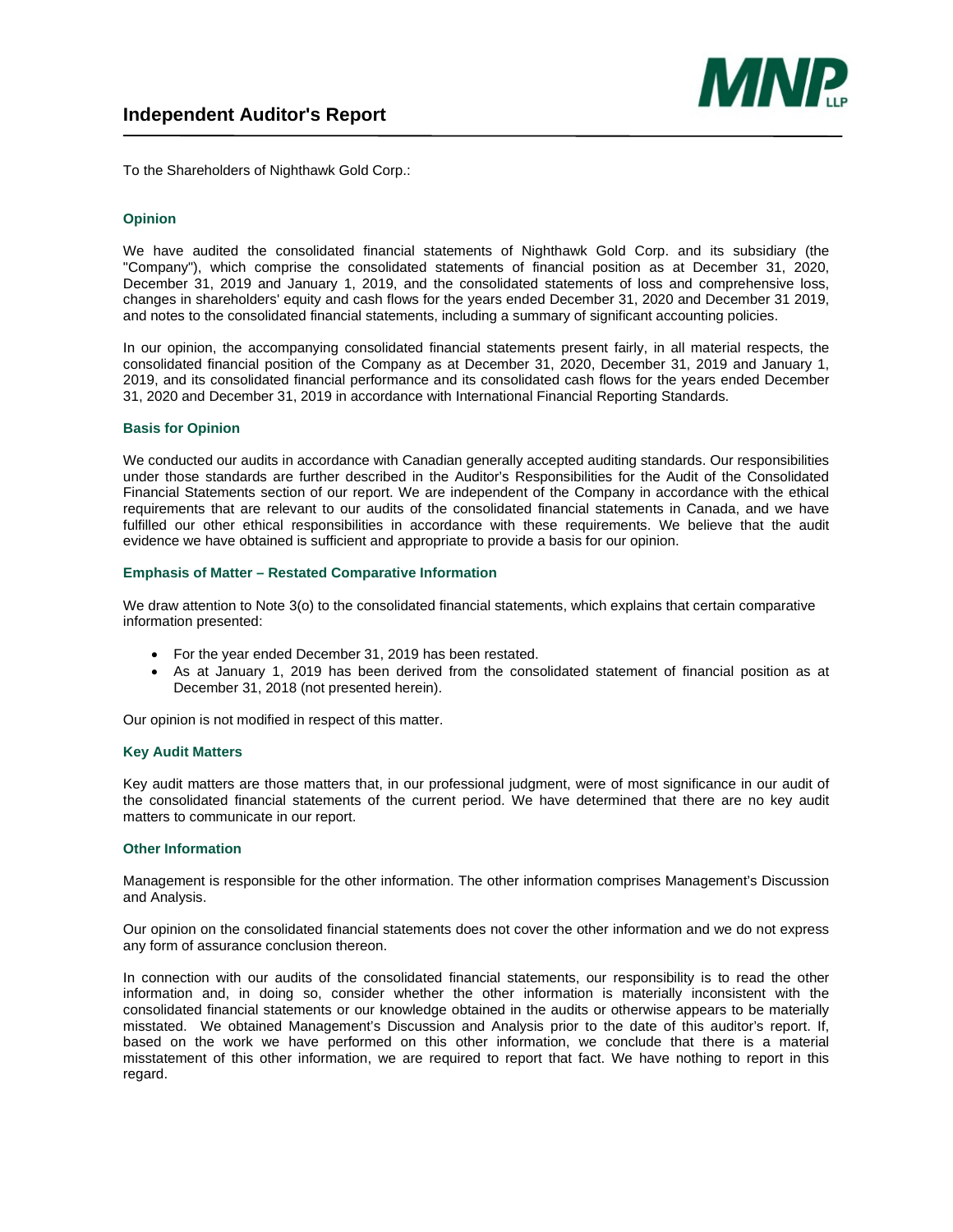#### **Responsibilities of Management and Those Charged with Governance for the Consolidated Financial Statements**

Management is responsible for the preparation and fair presentation of the consolidated financial statements in accordance with International Financial Reporting Standards, and for such internal control as management determines is necessary to enable the preparation of consolidated financial statements that are free from material misstatement, whether due to fraud or error.

In preparing the consolidated financial statements, management is responsible for assessing the Company's ability to continue as a going concern, disclosing, as applicable, matters related to going concern and using the going concern basis of accounting unless management either intends to liquidate the Company or to cease operations, or has no realistic alternative but to do so.

Those charged with governance are responsible for overseeing the Company's financial reporting process.

#### **Auditor's Responsibilities for the Audit of the Consolidated Financial Statements**

Our objectives are to obtain reasonable assurance about whether the consolidated financial statements as a whole are free from material misstatement, whether due to fraud or error, and to issue an auditor's report that includes our opinion. Reasonable assurance is a high level of assurance, but is not a guarantee that an audit conducted in accordance with Canadian generally accepted auditing standards will always detect a material misstatement when it exists. Misstatements can arise from fraud or error and are considered material if, individually or in the aggregate, they could reasonably be expected to influence the economic decisions of users taken on the basis of these consolidated financial statements.

As part of an audit in accordance with Canadian generally accepted auditing standards, we exercise professional judgment and maintain professional skepticism throughout the audit. We also:

- Identify and assess the risks of material misstatement of the consolidated financial statements, whether due to fraud or error, design and perform audit procedures responsive to those risks, and obtain audit evidence that is sufficient and appropriate to provide a basis for our opinion. The risk of not detecting a material misstatement resulting from fraud is higher than for one resulting from error, as fraud may involve collusion, forgery, intentional omissions, misrepresentations, or the override of internal control.
- Obtain an understanding of internal control relevant to the audit in order to design audit procedures that are appropriate in the circumstances, but not for the purpose of expressing an opinion on the effectiveness of the Company's internal control.
- Evaluate the appropriateness of accounting policies used and the reasonableness of accounting estimates and related disclosures made by management.
- Conclude on the appropriateness of management's use of the going concern basis of accounting and, based on the audit evidence obtained, whether a material uncertainty exists related to events or conditions that may cast significant doubt on the Company's ability to continue as a going concern. If we conclude that a material uncertainty exists, we are required to draw attention in our auditor's report to the related disclosures in the consolidated financial statements or, if such disclosures are inadequate, to modify our opinion. Our conclusions are based on the audit evidence obtained up to the date of our auditor's report. However, future events or conditions may cause the Company to cease to continue as a going concern.
- Evaluate the overall presentation, structure and content of the consolidated financial statements, including the disclosures, and whether the consolidated financial statements represent the underlying transactions and events in a manner that achieves fair presentation.

We communicate with those charged with governance regarding, among other matters, the planned scope and timing of the audits and significant audit findings, including any significant deficiencies in internal control that we identify during our audits.

We also provide those charged with governance with a statement that we have complied with relevant ethical requirements regarding independence, and to communicate with them all relationships and other matters that may reasonably be thought to bear on our independence, and where applicable, related safeguards.

The engagement partner on the audit resulting in this independent auditor's report is Brock Stroud.

 $MNPLLP$ 

Toronto, Ontario Chartered Professional Accountants Licensed Public Accountants

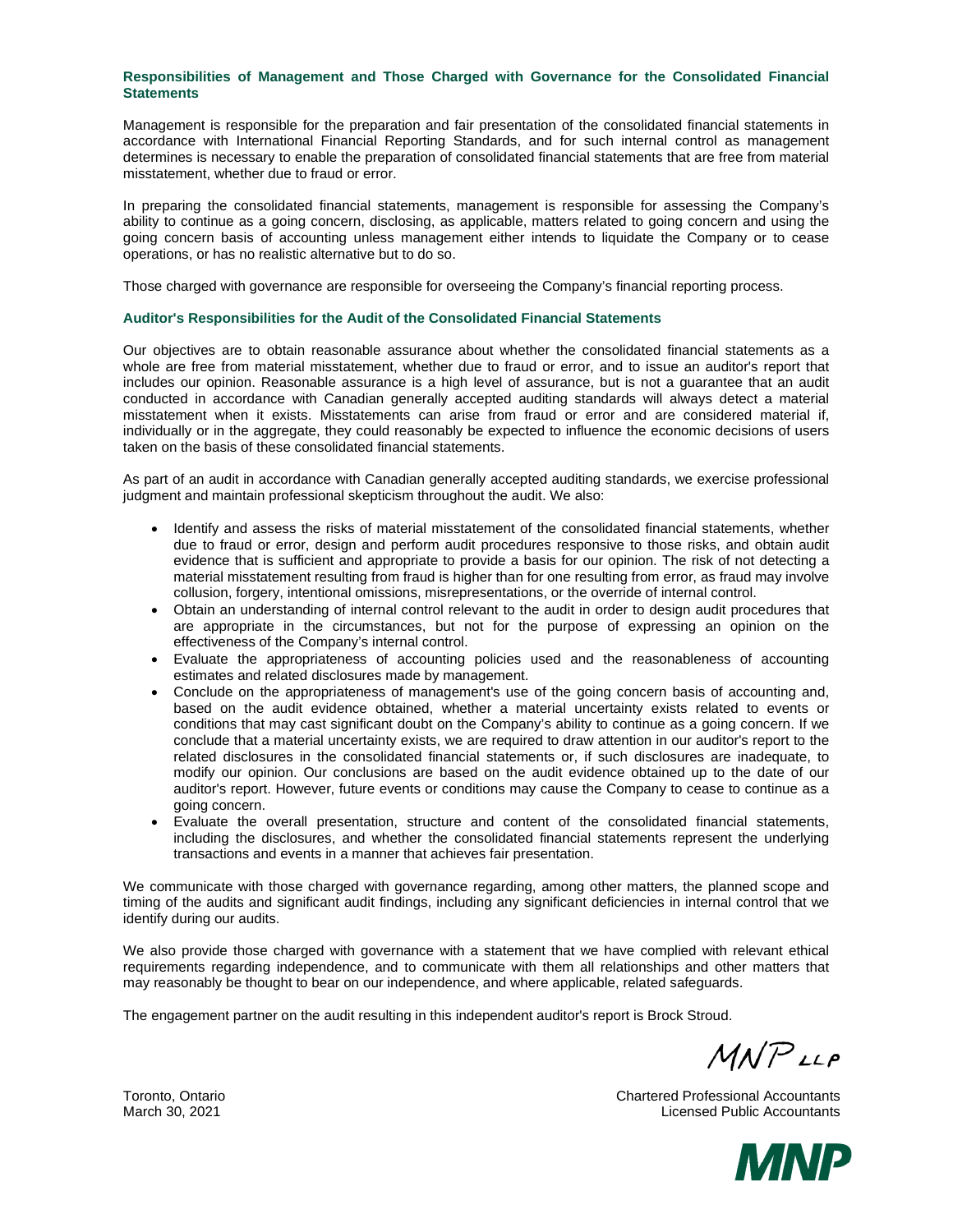

# NIGHTHAWK GOLD CORP. CONSOLIDATED STATEMENTS OF FINANCIAL POSITION

Presented in Canadian Dollars

|                                            | 2020                | December 31, December 31,<br>2019 | January 1,<br>2019 |
|--------------------------------------------|---------------------|-----------------------------------|--------------------|
|                                            |                     | Note $3(0)$                       | Note $3(0)$        |
| <b>ASSETS</b>                              |                     |                                   |                    |
| <b>Current Assets</b>                      |                     |                                   |                    |
| Cash and cash equivalents                  | \$<br>8,309,832 \$  | 9,662,590 \$                      | 13,948,633         |
| Marketable securities                      |                     |                                   | 80,000             |
| Amounts receivable                         | 232,077             | 124,924                           | 103,239            |
| Prepaid expenses and supplies              | 894,738             | 702,212                           | 616,283            |
|                                            | 9,436,647           | 10,489,726                        | 14,748,155         |
| <b>Non-current Assets</b>                  |                     |                                   |                    |
| Restricted cash (note 5)                   | 4,669,310           | 4,669,310                         | 4,479,000          |
| Exploration and evaluation assets (note 6) | 11,152,664          | 10,456,144                        | 10,348,314         |
|                                            | 15,821,974          | 15,125,454                        | 14,827,314         |
|                                            | \$<br>25,258,621 \$ | 25,615,180 \$                     | 29,575,469         |
|                                            |                     |                                   |                    |
| <b>LIABILITIES</b>                         |                     |                                   |                    |
| <b>Current Liabilities</b>                 |                     |                                   |                    |
| Accounts payable and accrued liabilities   | \$<br>1,583,569 \$  | 469,201 \$                        | 419,261            |
| <b>Non-current Liabilities</b>             |                     |                                   |                    |
| Flow-through share premium liability       | 1,128,481           |                                   |                    |
| Provision for service obligation (note 7)  | 3,012,314           | 3,012,314                         | 3,012,314          |
| Reclamation provision (note 8)             | 401,150             | 401,150                           | 401,150            |
|                                            | 4,541,945           | 3,413,464                         | 3,413,464          |
|                                            |                     |                                   |                    |
| <b>SHAREHOLDERS' EQUITY</b>                |                     |                                   |                    |
| Share capital (note 9(a))                  | 104,003,121         | 94,828,475                        | 82,255,810         |
| Warrant reserve (note 9(b))                | 516,712             |                                   |                    |
| Share-based payment reserve (note 9(c))    | 18,567,340          | 18,154,940                        | 17,567,258         |
| Accumulated deficit                        | (103, 954, 066)     | (91, 250, 900)                    | (74,080,324)       |
|                                            | 19,133,107          | 21,732,515                        | 25,742,744         |
|                                            | \$<br>25,258,621    | 25,615,180 \$<br>\$               | 29,575,469         |

# Subsequent Events (note 15)

The accompanying notes are an integral part of the consolidated financial statements

On behalf of the Board:

(Signed) "Morris Prychidny" (Signed) "Brian Howlett" Director Director Director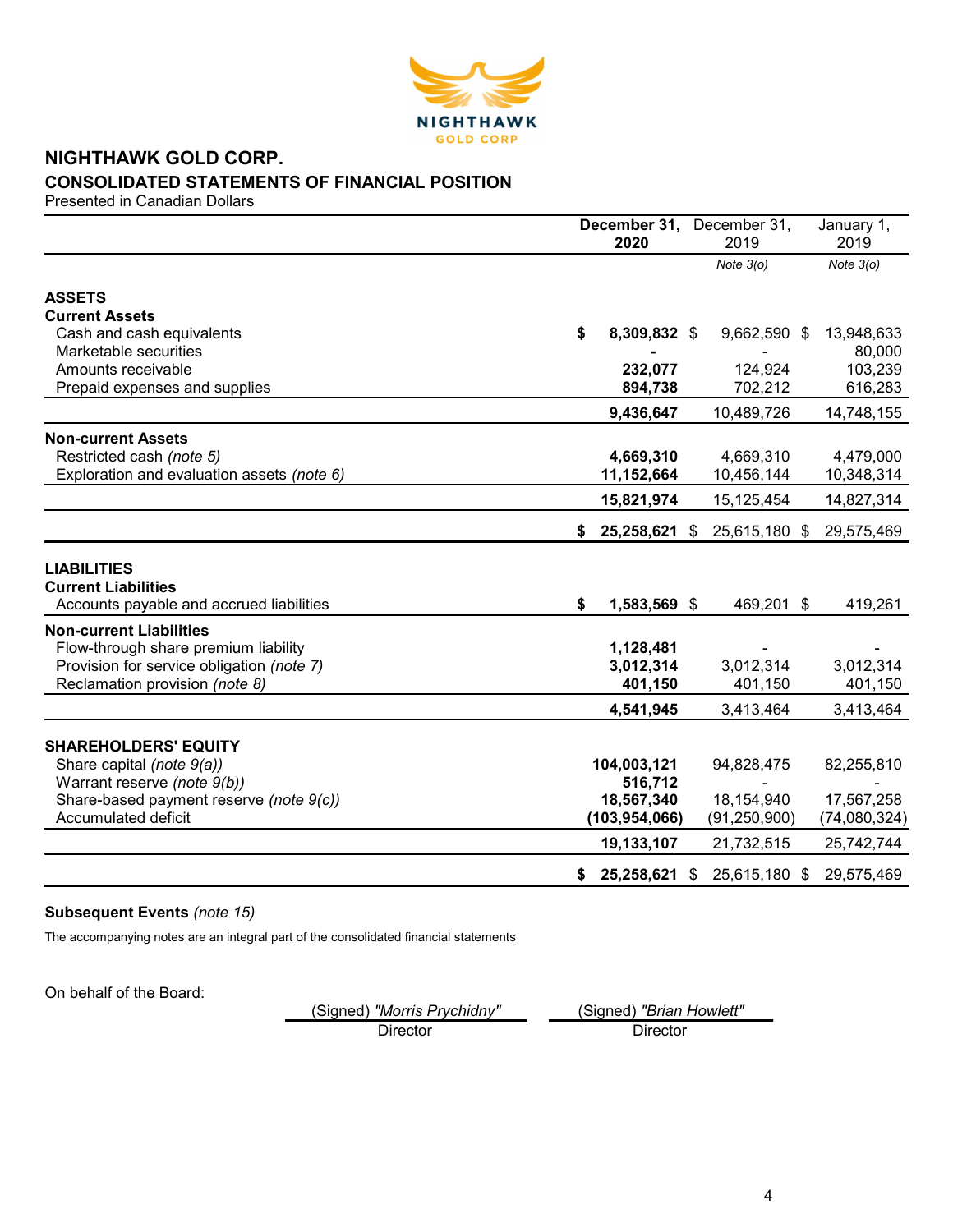

# NIGHTHAWK GOLD CORP. CONSOLIDATED STATEMENTS OF LOSS AND COMPREHENSIVE LOSS

Presented in Canadian Dollars

| For the years ended December 31,             | 2020                    | 2019           |
|----------------------------------------------|-------------------------|----------------|
|                                              |                         | Note 3(0)      |
| <b>Operating Expenses</b>                    |                         |                |
| <b>General and Administrative Expenses</b>   |                         |                |
| Salaries, director and consulting fees       | \$<br>910,690 \$        | 869,440        |
| Shareholder communication and marketing      | 367,413                 | 360,632        |
| Office and administration                    | 234,382                 | 208,549        |
| <b>Professional fees</b>                     | 211,583                 | 117,569        |
| Regulatory                                   | 119,288                 | 133,940        |
| Travel                                       | 99,532                  | 92,118         |
| Stock-based compensation (note 9(c))         | 457,611                 | 856,065        |
|                                              | 2,400,499               | 2,638,313      |
| Exploration and Evaluation Expenses (note 6) | 11,842,080              | 14,812,902     |
| <b>Operating Loss</b>                        | 14,242,579              | 17,451,215     |
| <b>Other Income</b>                          |                         |                |
| Flow-through share premium                   | 1,512,839               | 208,725        |
| Interest income                              | 114,686                 | 227,378        |
| Gain on sale of investment                   |                         | 38,750         |
| <b>Total Other Income</b>                    | 1,627,525               | 474,853        |
| Loss Before Income Taxes                     | (12,615,054)            | (16, 976, 362) |
| Deferred Tax Provision (note 10)             | (88, 112)               | (194, 214)     |
| <b>Net Loss and Comprehensive Loss</b>       | \$<br>$(12,703,166)$ \$ | (17, 170, 576) |
| Net Loss Per Share (note 11):                |                         |                |
| <b>Basic and Fully Diluted</b>               | \$<br>$(0.27)$ \$       | (0.41)         |
|                                              |                         |                |

The accompanying notes are an integral part of the consolidated financial statements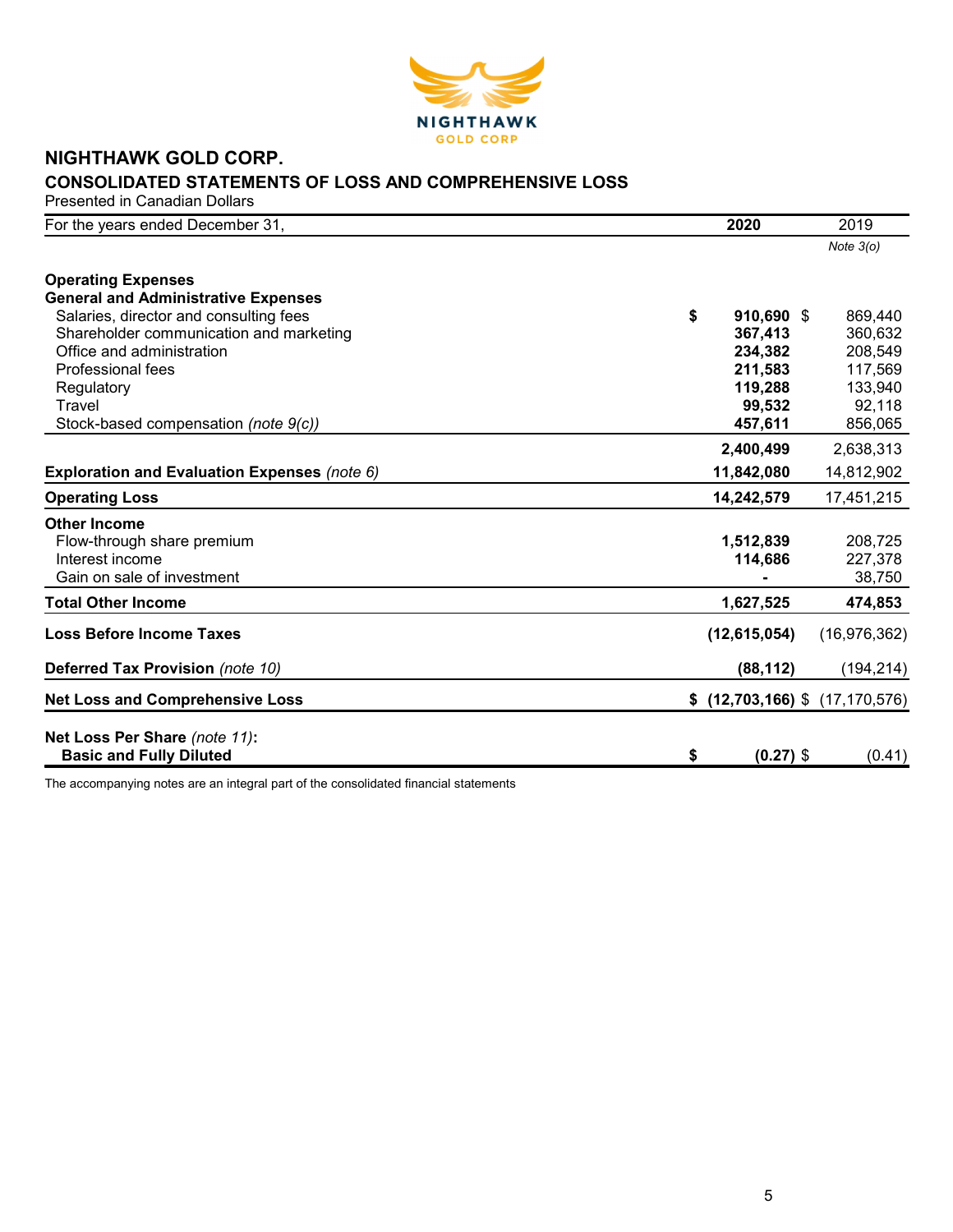

# NIGHTHAWK GOLD CORP. CONSOLIDATED STATEMENTS OF CHANGES IN SHAREHOLDERS' EQUITY

Presented in Canadian Dollars

|                                                                     | Share capital | <b>Warrant reserve</b> |    | Share-based<br>payment reserve | <b>Accumulated</b><br>deficit<br>Note $3(0)$ |    | <b>Total equity</b> |
|---------------------------------------------------------------------|---------------|------------------------|----|--------------------------------|----------------------------------------------|----|---------------------|
| Balance at January 1, 2019                                          | 82,255,810    | \$                     | S. | 17,567,258                     | (74,080,324)<br>S.                           |    | 25,742,744          |
| Issuance of shares net of cash share issuance<br>costs of \$732,882 | 11,905,043    |                        |    |                                |                                              |    | 11,905,043          |
| Flow-through share premium                                          | (208, 725)    |                        |    |                                |                                              |    | (208, 725)          |
| Tax effect of share issue costs                                     | 194,214       |                        |    |                                |                                              |    | 194,214             |
| Issuance of common shares on exercise of stock options              | 413,750       |                        |    |                                |                                              |    | 413,750             |
| Fair value of stock options transferred on exercise                 | 268,383       |                        |    | (268, 383)                     |                                              |    |                     |
| Stock-based compensation                                            |               |                        |    | 856,065                        |                                              |    | 856,065             |
| Net loss for the year                                               |               |                        |    |                                | (17, 170, 576)                               |    | (17, 170, 576)      |
| Balance at December 31, 2019                                        | 94,828,475    |                        |    | 18,154,940                     | (91, 250, 900)                               |    | 21,732,515          |
| Issuance of shares, net of cash share issue costs of \$332,496      | 11,668,105    |                        |    |                                |                                              |    | 11,668,105          |
| Flow-through share premium                                          | (2,641,320)   |                        |    |                                |                                              |    | (2,641,320)         |
| Tax effect of share issue costs                                     | 88,112        |                        |    |                                |                                              |    | 88,112              |
| Fair value of warrants issued                                       | (516, 712)    | 516,712                |    |                                |                                              |    |                     |
| Issuance of common shares on repurchase of royalties                | 282,000       |                        |    |                                |                                              |    | 282,000             |
| Issuance of common shares on exercise of stock options              | 203,250       |                        |    |                                |                                              |    | 203,250             |
| Fair value of stock options transferred on exercise                 | 39,961        |                        |    | (39, 961)                      |                                              |    |                     |
| Vesting of share units                                              | 51,250        |                        |    | (51, 250)                      |                                              |    |                     |
| Stock-based compensation (note 9(c))                                |               |                        |    | 503,611                        |                                              |    | 503,611             |
| Net loss for the year                                               |               |                        |    |                                | (12, 703, 166)                               |    | (12, 703, 166)      |
| <b>Balance at December 31, 2020</b>                                 | \$104,003,121 | \$<br>516,712          | \$ | 18,567,340                     | \$ (103, 954, 066)                           | S. | 19,133,107          |

The accompanying notes are an integral part of the consolidated financial statements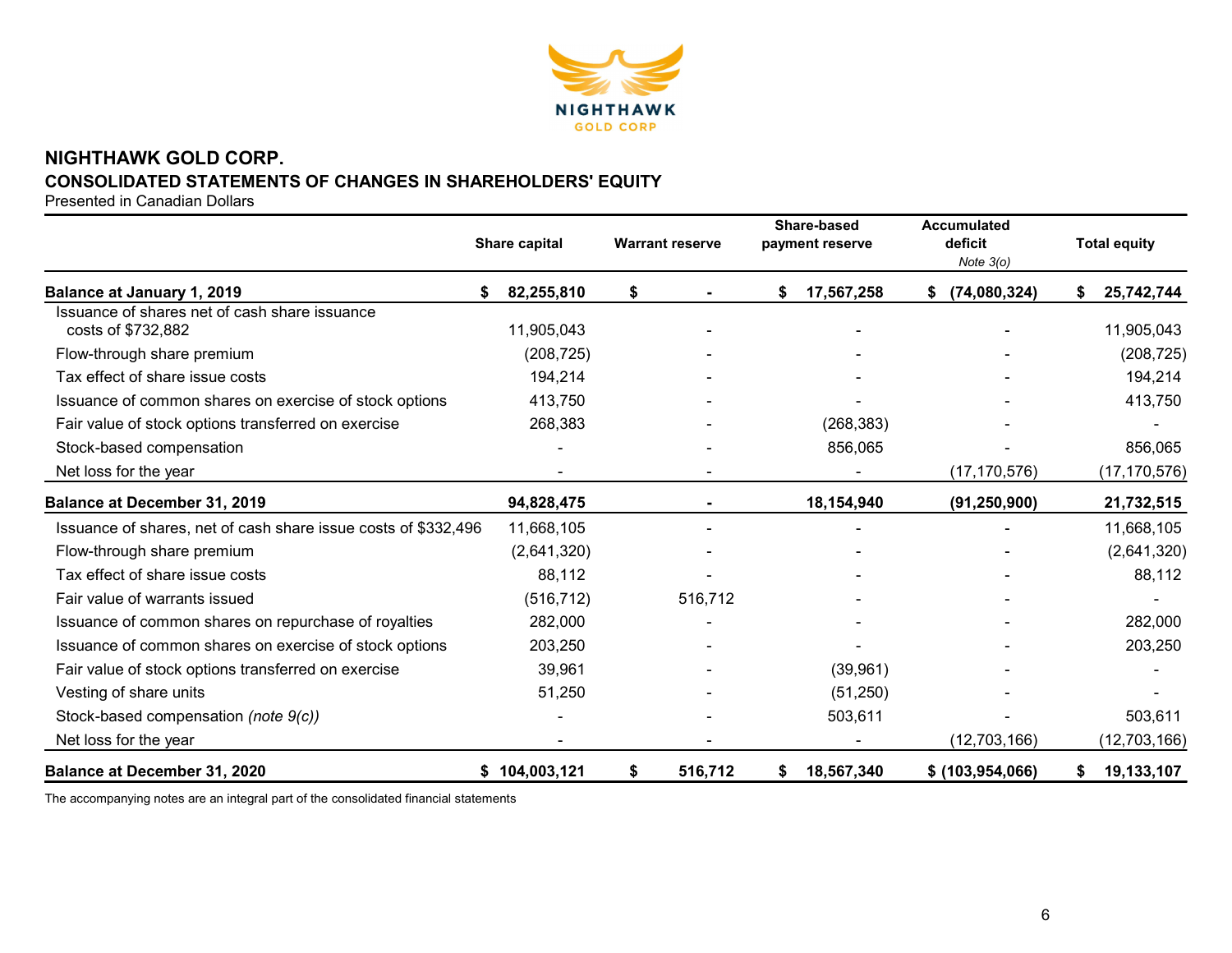

# NIGHTHAWK GOLD CORP. CONSOLIDATED STATEMENTS OF CASH FLOWS

Presented in Canadian Dollars

| For the years ended December 31,                    | 2020                              | 2019           |
|-----------------------------------------------------|-----------------------------------|----------------|
|                                                     |                                   | Note 3(0)      |
| Cash provided by (used in)                          |                                   |                |
| <b>Operations</b>                                   |                                   |                |
| Net loss for the year                               | $$$ (12,703,166) $$$ (17,170,576) |                |
| Items not involving cash:                           |                                   |                |
| Deferred income tax provision                       | 88,112                            | 194,214        |
| Stock-based compensation                            | 457,611                           | 856,065        |
| Gain on sale of investment                          |                                   | (38, 750)      |
| Flow-through share premium                          | (1,512,839)                       | (208, 725)     |
| Change in non-cash working capital:                 |                                   |                |
| Amounts receivable                                  | (107, 153)                        | (21, 685)      |
| Prepaid expenses and supplies                       | (146, 526)                        | (85, 929)      |
| Accounts payable and accrued liabilities            | 1,114,368                         | 49,940         |
|                                                     | (12,809,593)                      | (16, 425, 446) |
| <b>Financing</b>                                    |                                   |                |
| Issuance of common shares, net of share issue costs | 11,668,105                        | 11,905,043     |
| Exercise of stock options                           | 203,250                           | 413,750        |
|                                                     | 11,871,355                        | 12,318,793     |
| Investing                                           |                                   |                |
| Acquisition costs                                   | (414, 520)                        | (107, 830)     |
| Proceeds on sale of investment                      |                                   | 118,750        |
| Restricted cash                                     |                                   | (190, 310)     |
|                                                     | (414, 520)                        | (179, 390)     |
| Decrease in cash                                    | (1, 352, 758)                     | (4, 286, 043)  |
| Cash and cash equivalents, beginning of year        | 9,662,590                         | 13,948,633     |
| Cash and cash equivalents, end of year              | 8,309,832 \$<br>S.                | 9,662,590      |

The accompanying notes are an integral part of the consolidated financial statements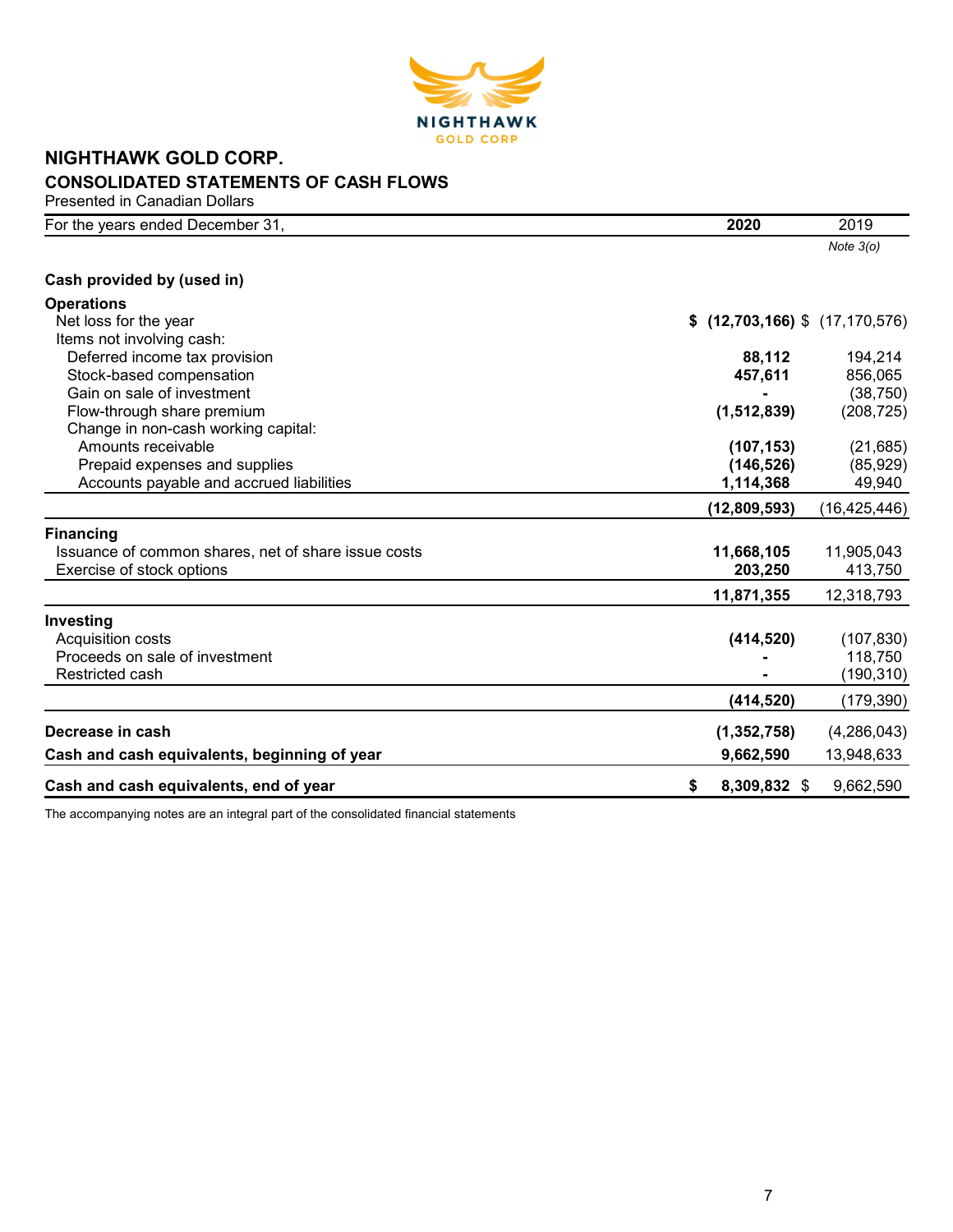

#### For the years ended December 31, 2020 and 2019

### 1. NATURE OF OPERATIONS

Nighthawk Gold Corp. ("Nighthawk" or the "Company") was incorporated on January 8, 2004 under the Business Corporations Act (Ontario) and is a publicly listed Canadian junior resource company with exploration and evaluation assets in Canada. Nighthawk is engaged in the identification, acquisition, exploration and evaluation of gold properties, is listed on the Toronto Stock Exchange ("TSX"), and trades under the symbol NHK. To date, Nighthawk has not earned any revenue from operations. The Company's registered office is located at Suite 301, 141 Adelaide Street West, Toronto, Ontario, Canada, M5H 3L5.

The consolidated financial statements for the years ended December 31, 2020 and 2019 have been approved for issue by the Board of Directors on March 30, 2021.

Nighthawk is in the exploration stage and is subject to risks and challenges similar to companies in a comparable stage. These risks include, but are not limited to, the challenges of securing adequate capital in view of exploration, development and operational risks inherent in the mining industry; changes in government policies and regulations; the ability to obtain the necessary environmental permitting; challenges in future profitable production or, alternatively Nighthawk's ability to dispose of its exploration and evaluation assets on an advantageous basis; as well as global economic, precious and base metal price volatility; all of which are uncertain.

During the year, there was a global outbreak of COVID-19 ("Coronavirus"), which has had a significant impact on businesses through the restrictions put in place by the Canadian governments regarding travel, business operations and isolation/quarantine orders. At this time, it is unknown the extent of the impact the Coronavirus outbreak may have on the Company as this will depend on future developments that are highly uncertain and that cannot be predicted with confidence. These uncertainties arise from the inability to predict the ultimate geographic spread of the disease, and the duration of the outbreak, including the duration of travel restrictions, business closures or disruptions, and quarantine/isolation measures that are currently, or may be put, in place by Canada and other countries to fight the virus. While the extent of the impact is unknown, we anticipate this outbreak may cause supply chain disruptions, and staff shortages, all of which may negatively impact the Company's business and financial condition.

In light of the current Coronavirus pandemic, Nighthawk suspended exploration activities on its Indin Lake Gold Property located in the Northwest Territories, Canada and temporarily closed the Colomac camp on April 5, 2020, as precautions were taken to ensure the safety and well-being of all personnel at site, as well as the surrounding communities. The Company resumed exploration activities in July 2020 and completed its exploration program for the year. As of the date of this document, the Company is not aware of any site personnel having contracted Coronavirus.

# 2. BASIS OF PRESENTATION

These consolidated financial statements are presented in Canadian dollars and have been prepared in accordance with International Financial Reporting Standards ("IFRS") and International Financial Reporting Interpretations Committee ("IFRIC") interpretations as issued by the International Accounting Standards Board ("IASB") and have been consistently applied to all the years presented. The principal accounting policies applied in the preparation of these audited consolidated financial statements are set out below.

The consolidated statement of cash flows shows the changes in cash arising during the year from operating activities, investing activities and financing activities.

These consolidated financial statements have been prepared under the historical cost convention, except fair value through profit and loss assets which are carried at fair value, and have been prepared using the accrual basis of accounting except for cash flow information.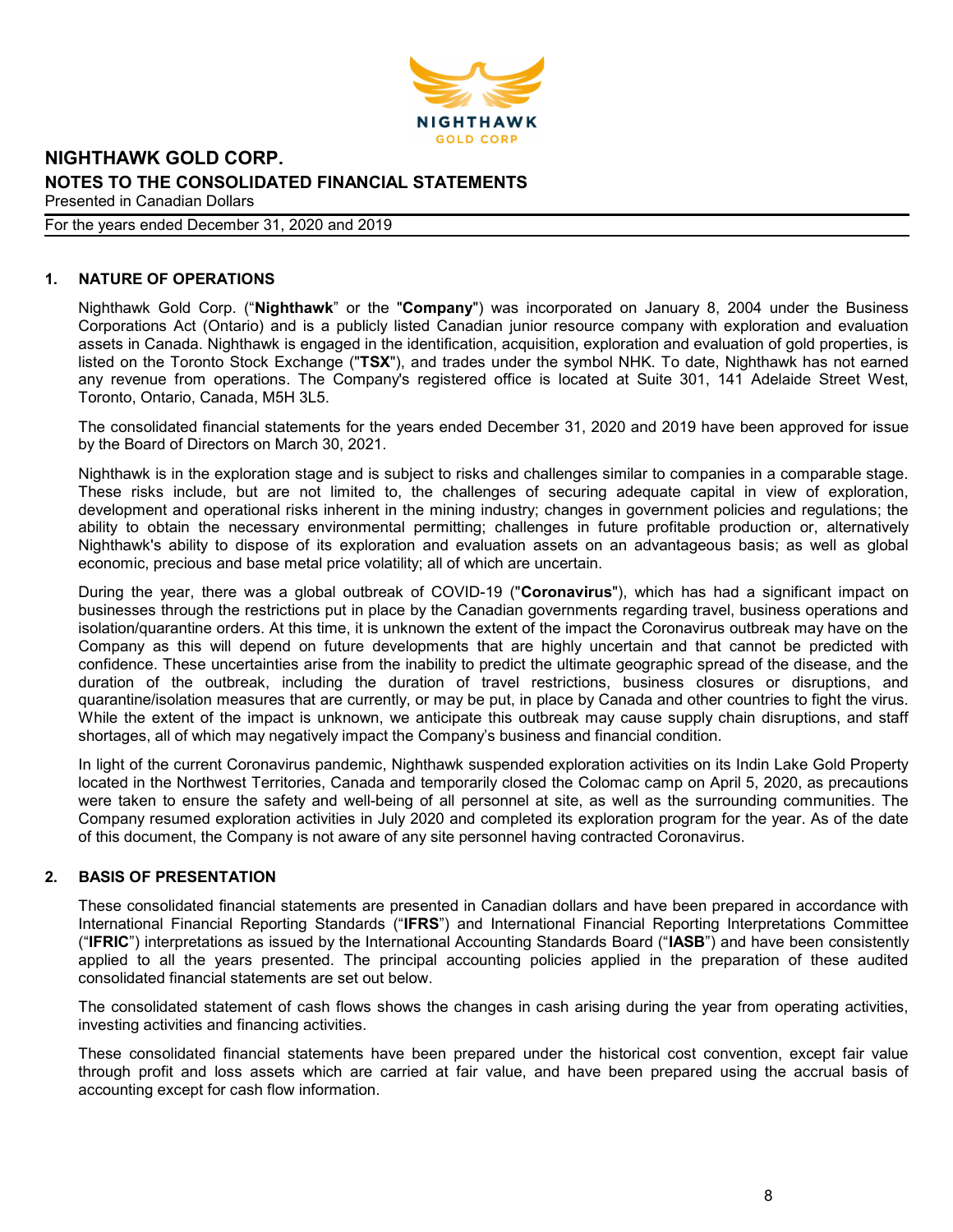

For the years ended December 31, 2020 and 2019

## 3. SIGNIFICANT ACCOUNTING POLICIES

### (a) Basis of Consolidation

The consolidated financial statements comprise the accounts of Nighthawk and the assets, liabilities, revenues and expenses of its wholly-owned and controlled subsidiary Golden Sierra Inc., which was inactive during the years ended December 31, 2020 and 2019.

### **Subsidiary**

A subsidiary is an entity over which Nighthawk is exposed, or has rights, to variable returns from its involvement with the subsidiaries and has the ability to affect those returns through its power over the subsidiary.

The accounts of the subsidiary are prepared for the same reporting period as the parent entity, using consistent accounting policies. Inter-company transactions and balances are eliminated. Unrealized gains and losses are also eliminated. Accounting policies of subsidiaries have been changed where necessary to ensure consistency with the policies adopted by Nighthawk.

#### (b) Business Combinations

Business combinations are accounted for using the acquisition method of accounting, whereby identifiable assets acquired and liabilities assumed are recorded at fair value as of the date of acquisition with the excess of the purchase price over such fair value recorded as goodwill.

If a transaction does not meet the definition of a business combination as per IFRS standards, the transaction is recorded as an acquisition of an asset.

### (c) Functional and Presentation Currency

These consolidated financial statements are presented in Canadian dollars, which is Nighthawk's functional currency. The functional currency of Nighthawk's subsidiaries is also the Canadian dollar. The functional currency of Nighthawk's consolidated entity is measured using the currency of the primary economic environment in which that entity operates.

### (d) Financial Instruments

IFRS 9 includes finalized guidance on the classification and measurement of financial assets. Under IFRS 9, financial assets are classified and measured either at amortized cost, fair value through other comprehensive income ("FVOCI") or fair value through profit or loss ("FVTPL") based on the business model in which they are held and the characteristics of their contractual cash flows.

All financial assets not classified at amortized cost or FVOCI are measured at FVTPL. On initial recognition, the Company can irrevocably designate a financial asset at FVTPL if doing so eliminates or significantly reduces an accounting mismatch.

A financial asset is measured at amortized cost if it meets both of the following conditions and is not designated as FVTPL:

- It is held within a business model whose objective is to hold the financial asset to collect the contractual cash flows associated with the financial asset instead of selling the financial asset for a profit or loss;
- Its contractual terms give rise to cash flows that are solely payments of principal and interest.

Financial liabilities are classified as either financial liabilities at FVTPL or at amortized cost. The Company determines the classification of its financial liabilities at initial recognition.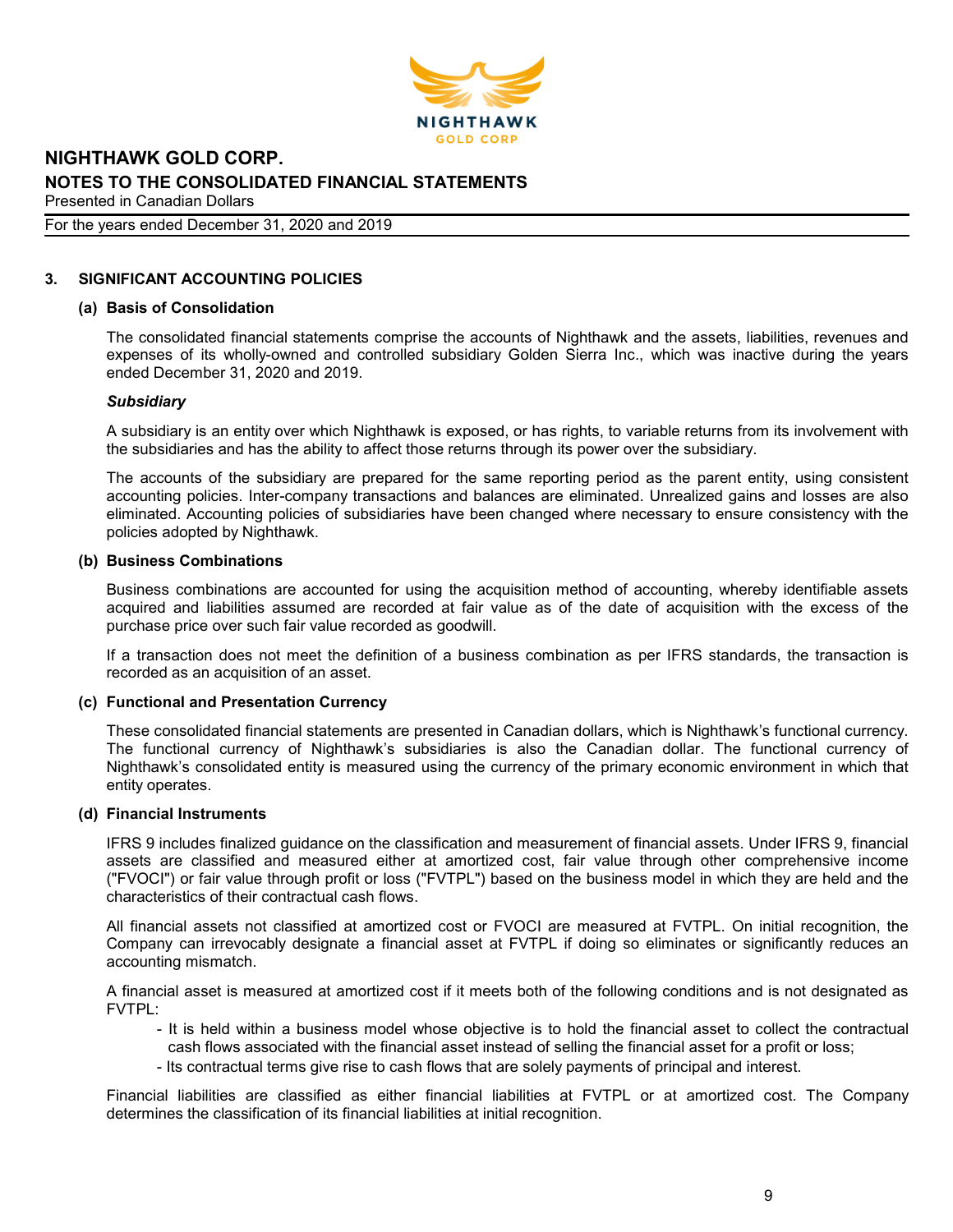

#### For the years ended December 31, 2020 and 2019

## 3. SIGNIFICANT ACCOUNTING POLICIES (continued)

### (d) Financial Instruments (continued)

Financial liabilities are classified as measured at amortized cost unless they fall into one of the following categories: financial liabilities at FVTPL, financial liabilities that arise when a transfer of a financial asset does not qualify for derecognition, financial guarantee contracts, commitments to provide a loan at a below-market interest rate, or contingent consideration recognized by an acquirer in a business combination.

Financial liabilities are classified as FVTPL if they fall into one of the five exemptions detailed above.

Transaction costs associated with financial instruments, carried at FVTPL, are expensed as incurred, while transaction costs associated with all other financial instruments are included in the initial carrying amount of the asset or the liability.

All financial instruments are initially recognized at fair value on the statement of financial position. Subsequent measurement of financial instruments is based on their classification. Financial assets and liabilities classified at FVTPL are measured at fair value with changes in those fair values recognized in the statement of loss and comprehensive loss for the period. Financial assets classified at amortized cost and financial liabilities are measured at amortized cost using the effective interest method.

The Company derecognizes financial liabilities only when its obligations under the financial liabilities are discharged, cancelled, or expired. The difference between the carrying amount of the financial liability derecognized and the consideration paid and payable, including any non-cash assets transferred or liabilities assumed, is recognized in profit or loss.

IFRS 9 introduced a single expected credit loss impairment model, which is based on changes in credit quality since initial application. The adoption of the expected credit loss impairment model had no impact on the Company's consolidated financial statements.

The Company assumes that the credit risk on a financial asset has increased significantly if it is more than 30 days past due. The Company considers a financial asset to be in default when the borrower is unlikely to pay its credit obligations to the Company in full or when the financial asset is more than 90 days past due.

The carrying amount of a financial asset is written off (either partially or in full) to the extent that there is no realistic prospect of recovery. This is generally the case when the Company determines that the debtor does not have assets or sources of income that could generate sufficient cash flows to repay the amounts subject to the write-off.

The following table summarizes the classification and measurement under IFRS 9 for each financial instrument:

| lClassification                             | IFRS 9           |
|---------------------------------------------|------------------|
| Cash & cash equivalents                     | l Amortized cost |
| Marketable securities                       | <b>FVTPL</b>     |
| Amounts receivable                          | Amortized cost   |
| Restricted cash                             | Amortized cost   |
| Accounts payable and<br>accrued liabilities | Amortized cost   |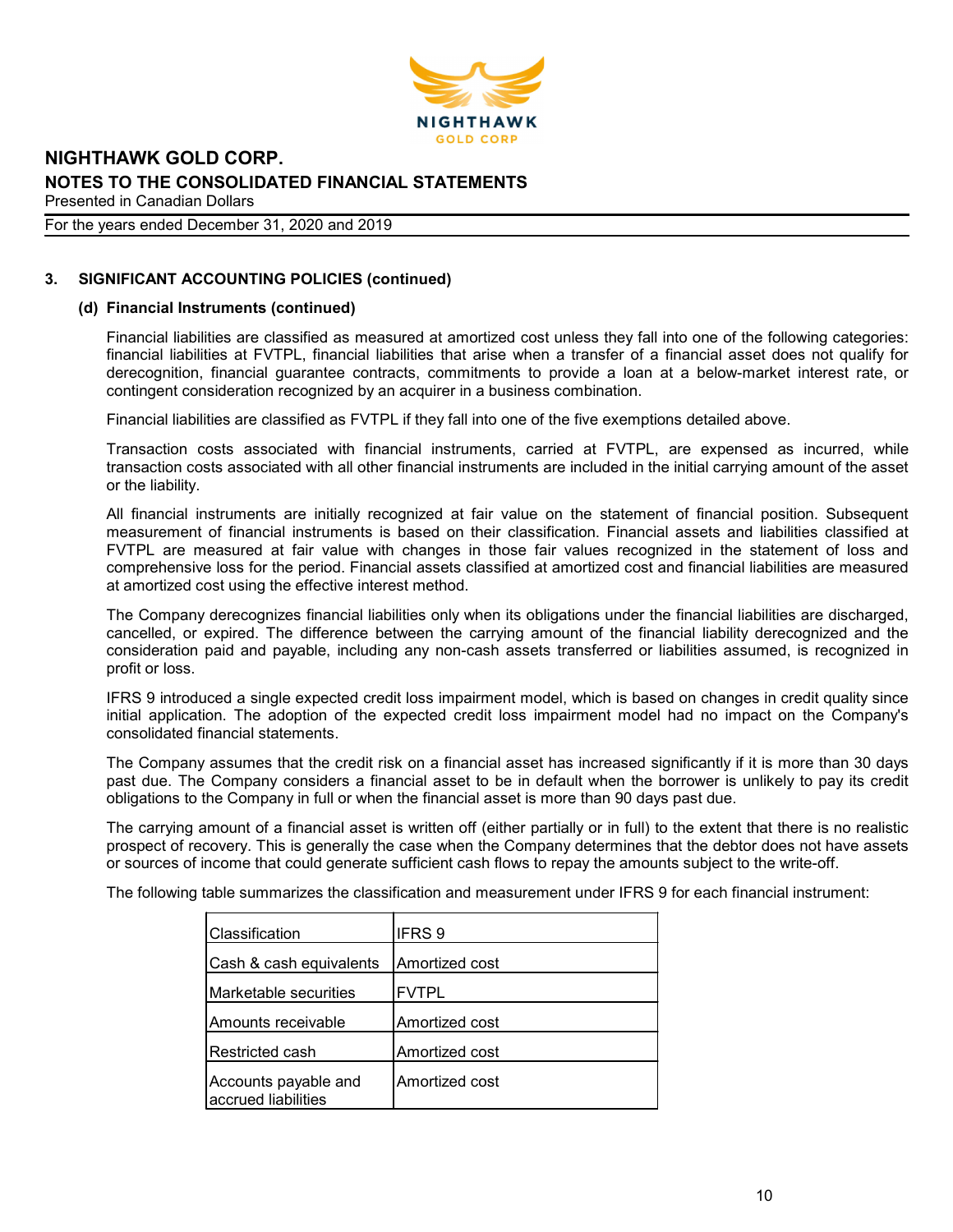

### For the years ended December 31, 2020 and 2019

## 3. SIGNIFICANT ACCOUNTING POLICIES (continued)

## (d) Financial Instruments (continued)

Financial instruments recorded at fair value on the statements of financial position are classified using a fair value hierarchy that reflects the significance of the inputs used in making the measurements. The fair value hierarchy has the following levels:

- Level 1 valuation based on quoted prices (unadjusted) in active markets for identical assets or liabilities;
- Level 2 valuation techniques based on inputs other than quoted prices included in Level 1 that are observable for the asset or liability, either directly (i.e. as prices) or indirectly (i.e. derived from prices); and
- Level 3 valuation techniques using inputs for the asset or liability that are not based on observable market data (unobservable inputs).

Marketable securities are classified as Level 1.

#### (e) Cash & Cash Equivalents

Cash includes balances and guaranteed investment certificates held with a Canadian chartered bank. Cash and cash equivalents include cash on hand and highly liquid investments with an original maturity at the date of purchase of three months or less.

### (f) Exploration and Evaluation Assets, and Mineral Properties

### Exploration and Evaluation Assets

Exploration expenditures are the costs incurred in the initial search for mineral deposits with economic potential or in the process of obtaining more information about existing mineral deposits. Exploration expenditures typically include costs associated with prospecting, sampling, mapping, drilling and other work involved in searching for minerals.

Evaluation expenditures are the costs incurred to establish the technical and commercial viability of developing mineral deposits identified through exploration activities or by acquisition. Evaluation expenditures include the cost of:

- (i) establishing the volume and grade of deposits through drilling of core samples, trenching and sampling activities in an ore body that is classified as either a mineral resource or a proven and probable reserve;
- (ii) determining the optimal methods of extraction and metallurgical and treatment processes;
- (iii) studies related to surveying, transportation, and infrastructure requirements;
- (iv) permitting activities; and
- (v) economic evaluations to determine whether development of the mineralized material is commercially justified, including scoping, prefeasibility and final feasibility studies.

License costs paid in connection with a right to explore in an existing exploration area are expensed as incurred.

Once the legal right to explore has been acquired, exploration and evaluation expenditure is charged to profit or loss as incurred, unless it is concluded that a future economic benefit is more likely than not to be realized.

In evaluating if expenditures meet the criteria to be capitalized, several different sources of information are utilized. The information that is used to determine the probability of future benefits depends on the extent of exploration and evaluation that has been performed.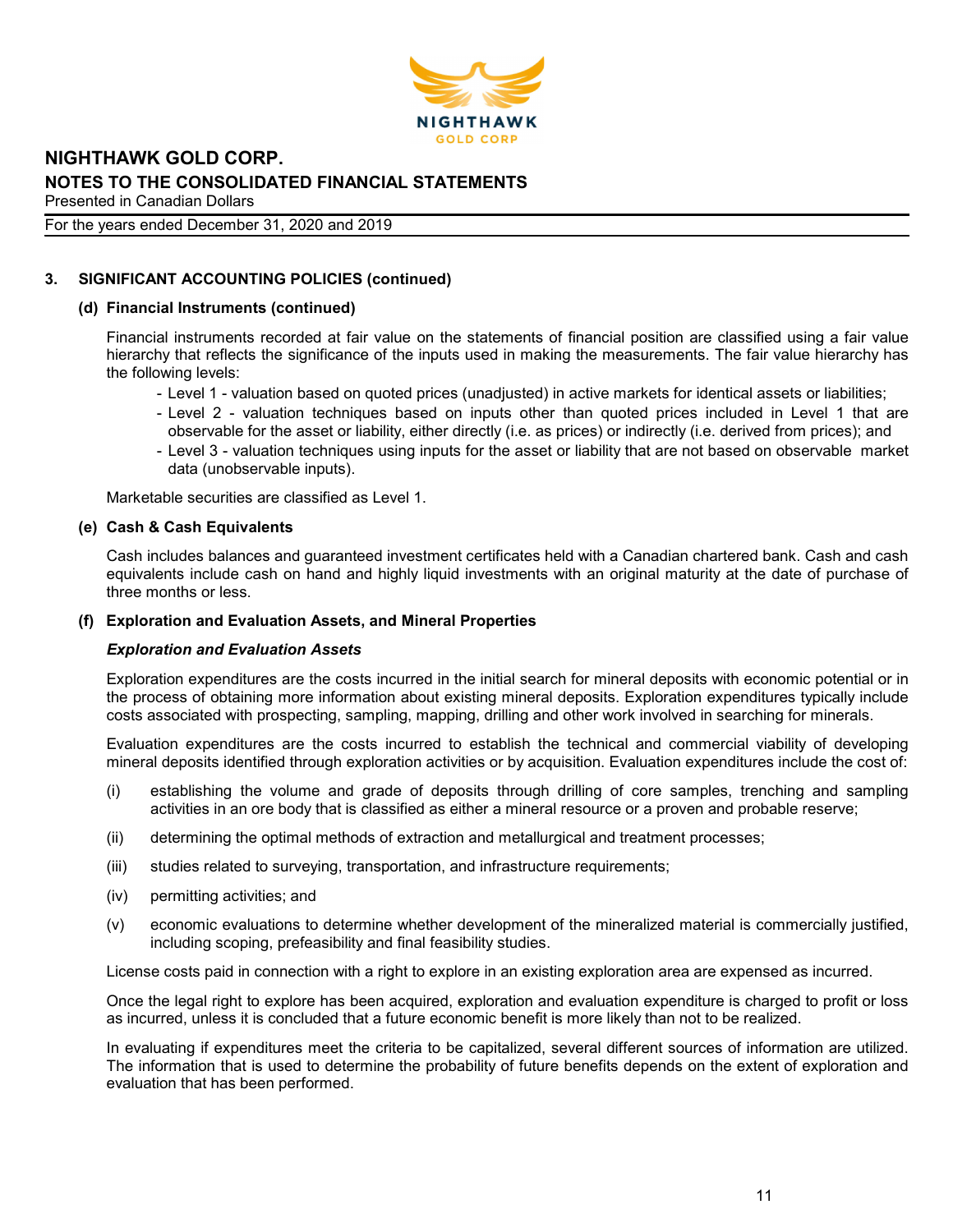

#### For the years ended December 31, 2020 and 2019

## 3. SIGNIFICANT ACCOUNTING POLICIES (continued)

### (f) Exploration and Evaluation Assets, and Mineral Properties (continued)

Exploration and evaluation expenditures incurred on a license where a NI 43-101 – Standards of Disclosure for Mineral Projects ("43-101") compliant resource has not yet been established are expensed as incurred until sufficient evaluation has occurred in order to establish a 43-101 compliant resource and on completion of a pre-feasibility study. Costs expensed during this phase are included in "exploration and evaluation expenses" in the consolidated statements of operations and comprehensive loss.

Costs of acquiring exploration and evaluation assets are capitalized. They are subsequently measured at cost less accumulated impairment.

Once development is sanctioned, exploration and evaluation assets are tested for impairment and transferred from "Exploration and Evaluation Assets" to "Mineral Properties and Deferred Development Costs" or "Property, Plant & Equipment" depending on the nature of the asset. No amortization is charged during the exploration and evaluation phase.

#### Mineral Properties

Mine development costs are capitalized if management determines that there is sufficient evidence to support probability of generating positive economic returns in the future. A mineral resource is considered to have economic potential when the technical feasibility and commercial viability of extraction of the mineral resource is demonstrable considering long-term metal prices. Prior to capitalizing such costs, management determines if there is a probable future benefit that will contribute to future cash inflows, the Company can obtain the benefit and control access to it, and if the transaction or event giving rise to the benefit has already occurred.

If the Company does not have sufficient evidence to support the probability of generating positive economic returns in the future, mine development costs are expensed in the consolidated statements of operations and comprehensive loss.

### Amortization and Depletion

Exploration and evaluation assets and mineral properties are not subject to depletion or amortization – they are assessed for impairment at every reporting period or when circumstances indicate that the carrying value may not be recoverable.

### **Disposal**

At the disposal, gains or losses of an item within Exploration and Evaluation Assets, or Mineral Properties are calculated as the difference between the proceeds from disposal and the carrying amount. Those gains or losses are recognized net within other income in profit or loss.

## (g) Borrowing Costs

Borrowing costs directly attributable to the acquisition, construction or production of qualifying assets are capitalized as part of the cost of the asset until such time as the assets are substantially ready for their intended use. Qualifying assets are those that necessarily take a substantial period of time to prepare for its intended use or sale. All other borrowing costs are recognized as interest or accretion expense in the statement of loss in the period in which they are incurred.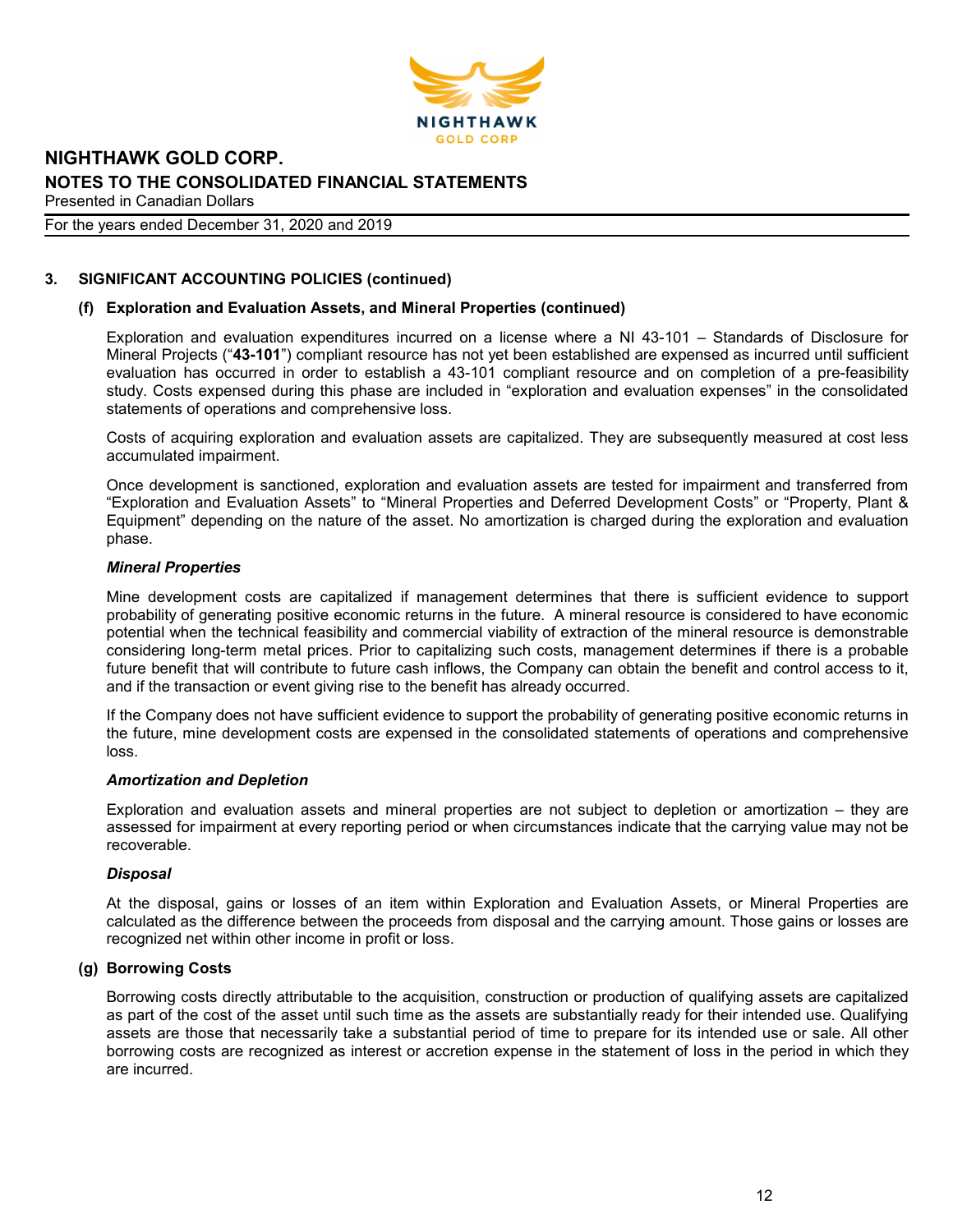

#### For the years ended December 31, 2020 and 2019

## 3. SIGNIFICANT ACCOUNTING POLICIES (continued)

#### (h) Impairment

### (i) Non-financial assets

The carrying amounts of Nighthawk's non-financial assets, other than deferred tax assets, are reviewed at each reporting date to determine whether there is any indication of impairment. If any such indication exists then the asset's recoverable amount is estimated.

The recoverable amount of an asset or cash-generating unit is the greater of its value in use and its fair value less costs to sell. In assessing value in use, the estimated future cash flows are discounted to their present value using a pre-tax discount rate that reflects current market assessments of the time value of money and the risks specific to the asset. For the purpose of impairment testing, assets are grouped together into the smallest group of assets that generates cash inflows from continuing use that are largely independent of the cash inflows of other assets or groups of assets (the cash-generating unit).

An impairment loss is recognized if the carrying amount of an asset or its cash-generating unit exceeds its recoverable amount. Impairment losses are recognized in profit or loss. Impairment losses recognized in respect of cash-generating units are allocated first to reduce the carrying amount of any goodwill allocated to the units and then to reduce the carrying amount of the other assets in the unit (group of units) on a pro-rata basis.

In respect of other assets, impairment losses recognized in prior periods are assessed at each reporting date for any indications that the loss has decreased or no longer exists. An impairment loss is reversed if there has been a change in the estimates used to determine the recoverable amount. An impairment loss is reversed only to the extent that the asset's carrying amount does not exceed the carrying amount that would have been determined, net of depreciation or amortization, if no impairment loss had been recognized.

### (i) Share-Based Payment Transactions

The grant date fair value of share-based payment awards granted to employees is recognized as an employee expense or capitalized to exploration and evaluation assets for grants to individuals working directly on mineral properties, with a corresponding increase in equity, over the period that the employees unconditionally become entitled to the awards. The amount recognized as an expense is adjusted to reflect the number of awards for which the related service and non-market vesting conditions are expected to be met, such that the amount ultimately recognized as an expense is based on the number of awards that do meet the related service and non-market performance conditions at the vesting date. For share-based payment awards with non-vesting conditions, the grant date fair value of the share-based payment is measured to reflect such conditions and there is no adjustment for differences between expected and actual outcomes. Fair values of share-based payments (including stock options) are determined based on estimated fair values at the time of grant using the Black-Scholes option pricing model using the management assumptions disclosed in note 9 (b) and note 9 (c) for warrants and stock options, respectively. An individual is classified as an employee when the individual is an employee for legal or tax purposes (direct employee) or provides services similar to those performed by a direct employee, including Directors of Nighthawk.

Share-based payment arrangements in which Nighthawk receives goods or services as consideration for its own equity instruments are accounted for as equity-settled share-based payment transactions. These transactions are measured at the fair value of goods or services received, unless that fair value cannot be estimated reliably, in which case, they are measured indirectly, by reference to the fair value of the equity instruments granted.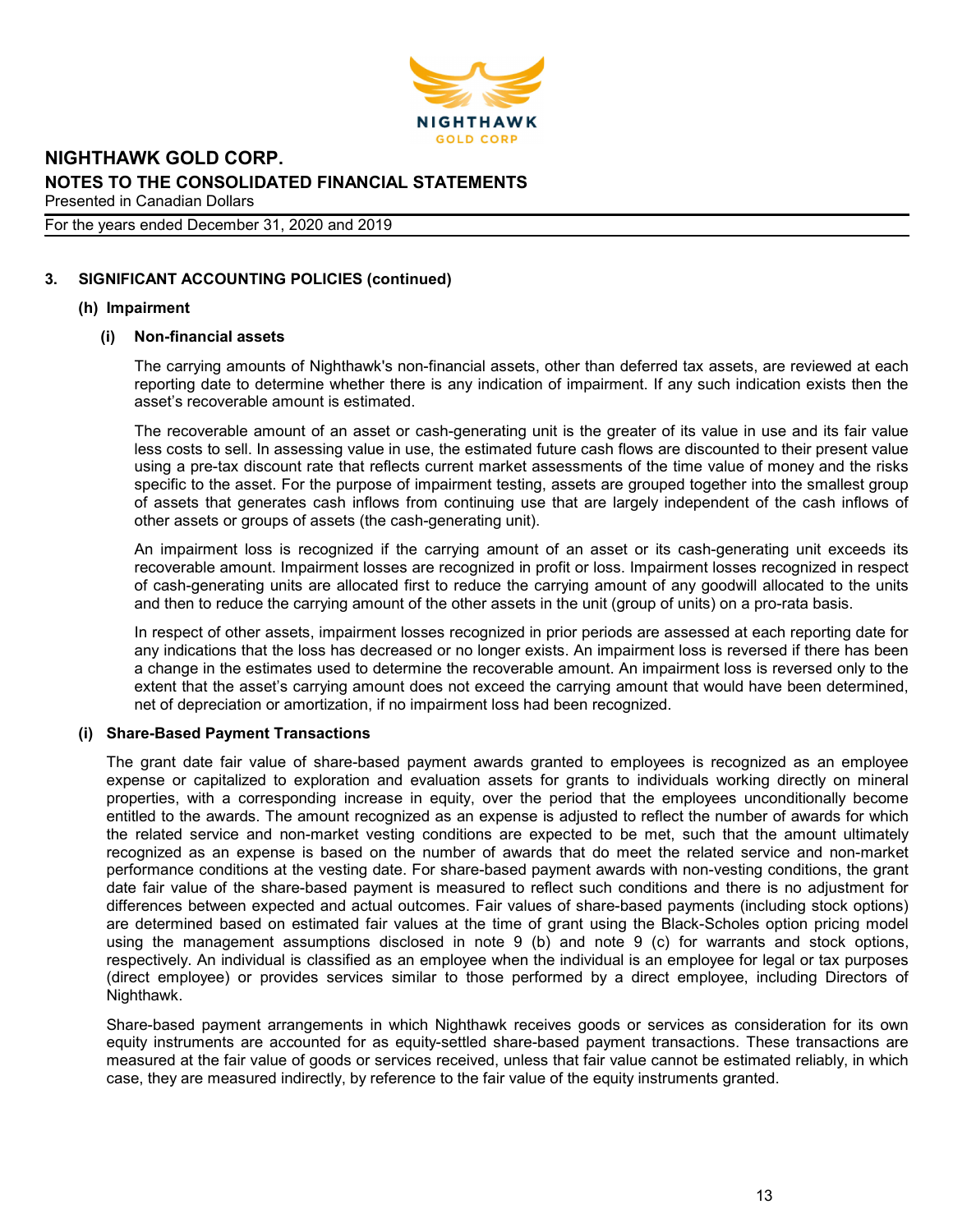

#### For the years ended December 31, 2020 and 2019

## 3. SIGNIFICANT ACCOUNTING POLICIES (continued)

### (j) Provisions and Asset Retirement Obligations

A provision is recognized if, as a result of a past event, Nighthawk has a present legal or constructive obligation that can be estimated reliably, and it is probable that an outflow of economic benefits will be required to settle the obligation. Provisions, including asset retirement obligations, are determined by discounting the expected future cash flows at a pre-tax rate that reflects current market assessments of the time value of money and the risks specific to the liability. The unwinding of the discount is recognized as finance cost.

#### (k) Income Tax

Deferred tax is recognized in respect of temporary differences between the carrying amounts of assets and liabilities for financial reporting purposes and the amounts used for taxation purposes. Deferred tax is not recognized for the following temporary differences: the initial recognition of assets or liabilities in a transaction that is not a business combination and that affects neither accounting nor taxable profit or loss, and differences relating to investments in subsidiaries and jointly controlled entities to the extent that it is probable that they will not reverse in the foreseeable future. In addition, deferred tax is not recognized for taxable temporary differences arising on the initial recognition of goodwill. Deferred tax is measured at the tax rates that are expected to be applied to temporary differences when they reverse, based on the laws that have been enacted or substantively enacted by the reporting date. Deferred tax assets and liabilities are offset if there is a legally enforceable right to offset current tax liabilities and assets, and they relate to income taxes levied by the same tax authority on the same taxable entity, or on different tax entities, but they intend to settle current tax liabilities and assets on a net basis or their tax assets and liabilities will be realized simultaneously.

A deferred tax asset is recognized for unused tax losses, tax credits and deductible temporary differences, to the extent that it is probable that future taxable profits will be available against which they can be utilized. Deferred tax assets are reviewed at each reporting date and are reduced to the extent that it is no longer probable that the related tax benefit will be realized.

#### (l) Share Capital

#### Common shares

Common shares are classified as equity. Incremental costs directly attributable to the issue of common shares and share options are recognized as a deduction from equity, net of any tax effects.

#### Flow-through Shares

To the extent that Nighthawk issues common shares to subscribers on a flow-through basis at a premium to the market value of non-flow through common shares, any such premium is recorded as a liability on Nighthawk's consolidated statement of financial position at the time of subscription. This liability is reduced, on a pro-rata basis, as Nighthawk fulfills its expenditure renunciation obligation associated with such flow-through share issuances, with an offsetting amount recognized as income.

#### (m) Valuation of Equity Instruments in Private Placements

Nighthawk has adopted a relative fair value method with respect to the measurement of common shares and warrants issued as private placement units. Warrants attached to units are valued using the Black-Scholes option pricing model and the share price at the time of financing, and the shares are valued based on quoted market price.

The proceeds from the issue of units are allocated between share capital and reserve for warrants. If and when the warrants are exercised, the applicable amounts of reserve for warrants are transferred to share capital. Any consideration paid on the exercise of the warrants is credited to capital stock. For those warrants that expire after vesting, the recorded value is transferred to share-based payment reserve.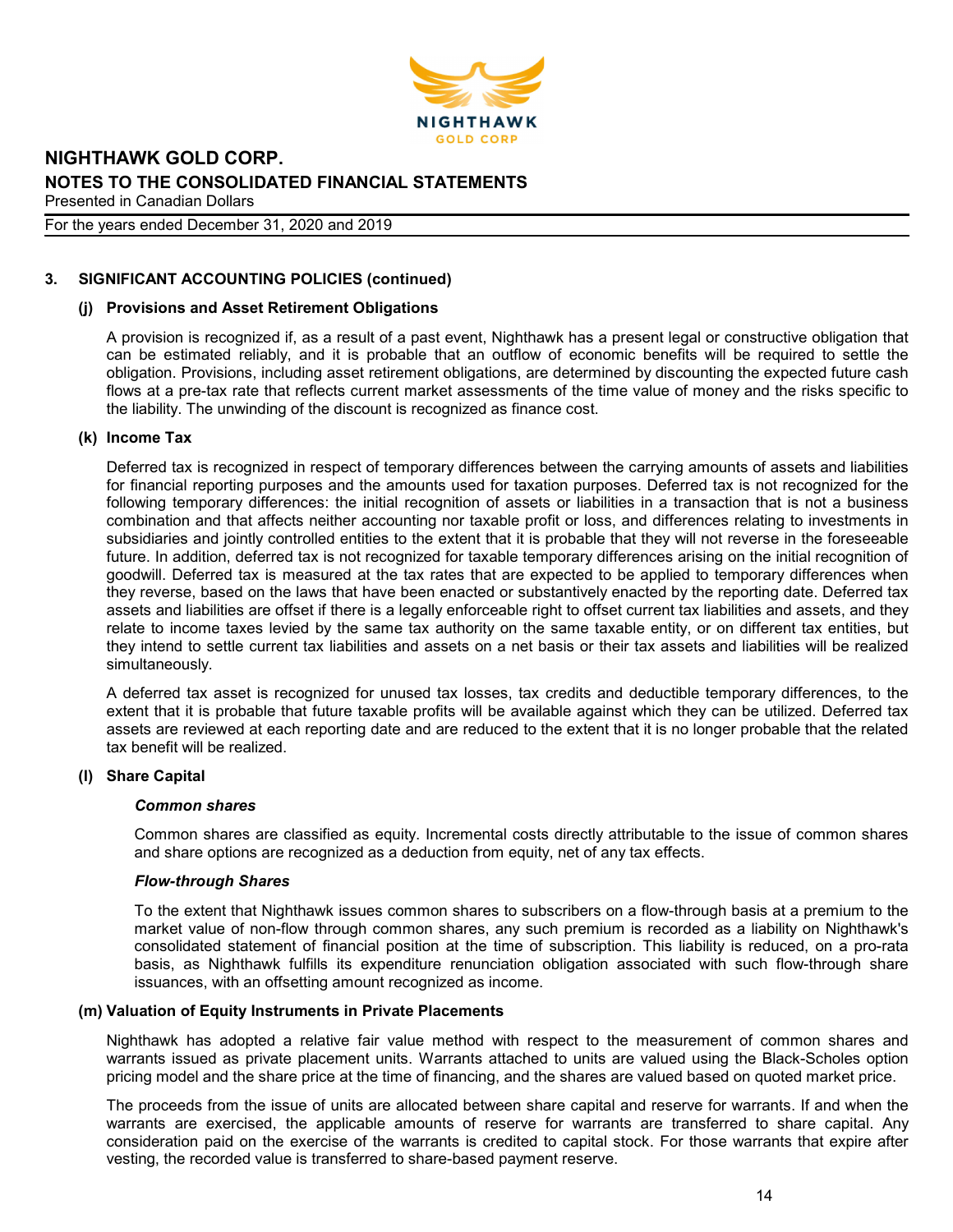

#### For the years ended December 31, 2020 and 2019

## 3. SIGNIFICANT ACCOUNTING POLICIES (continued)

### (n) Net Loss Per Share

Nighthawk presents basic and fully diluted net loss per share data for its common shares. Basic net loss per share is calculated by dividing the net loss attributable to common shareholders of Nighthawk by the weighted average number of common shares outstanding during the year, adjusted for own shares held. Fully diluted net loss per share is determined by adjusting the net loss attributable to common shareholders and the weighted average number of common shares outstanding, adjusted for own shares held, for the effects of all dilutive potential common shares, which comprise warrants and stock options granted. The effect on the diluted net loss per share of the exercise of the stock options and warrants described in note 11 would be anti-dilutive.

#### (o) Changes in Accounting Policies

During the year ended December 31, 2020, the Company changed its accounting policy of capitalizing exploration and evaluation expenditures. The Company believes that expensing such costs as incurred provides more reliable and relevant financial information. It is more relevant and reliable because this policy eliminates the use of estimates and judgments regarding the valuation of exploration and evaluation assets and aligns the analysis to when the mineral property is considered economically and commercially viable. The cost of exploration properties, including the cost of acquiring prospective properties and exploration rights, and exploration and evaluation costs are expensed until it has been established that a mineral property is commercially viable. Previously, the Company capitalized these amounts. The consolidated financial statements for the year ended December 31, 2019 and as of January 1, 2019 have been restated to reflect adjustments made as a result of this change in accounting policy.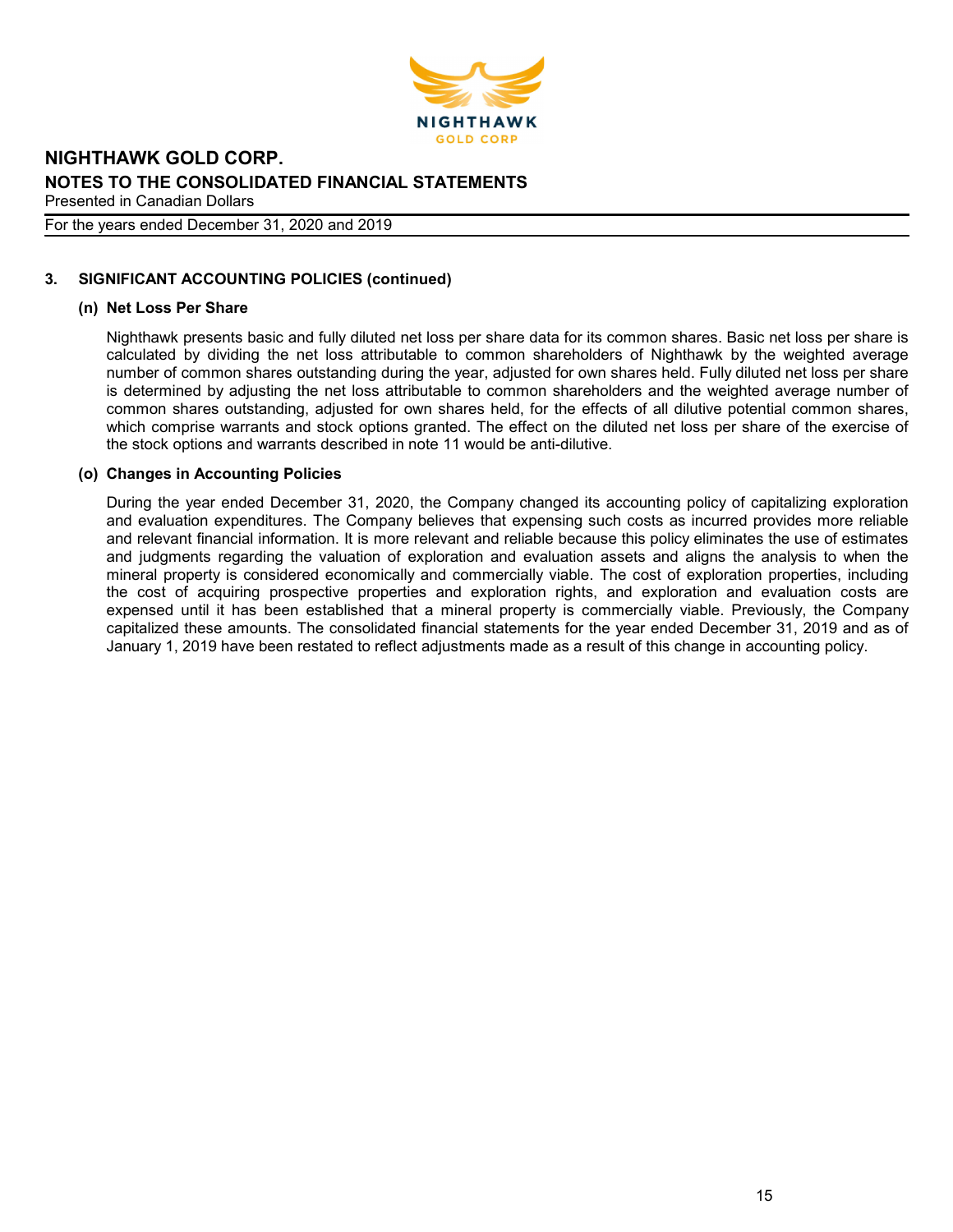

For the years ended December 31, 2020 and 2019

# 3. SIGNIFICANT ACCOUNTING POLICIES (continued)

# (o) Changes in Accounting Policies (continued)

The following is a reconciliation of the Company's financial statements as at December 31, 2019 and January 1, 2019.

|                                                                                                                       |     | December 31,<br>2019              |  |                |    |                      |  |
|-----------------------------------------------------------------------------------------------------------------------|-----|-----------------------------------|--|----------------|----|----------------------|--|
| <b>Statement of Financial Position</b>                                                                                |     | as previously reported            |  | Adjustment     |    | as restated          |  |
| <b>ASSETS</b><br><b>Current Assets</b>                                                                                |     |                                   |  |                |    |                      |  |
| Cash and cash equivalents                                                                                             | \$  | 9,662,590 \$                      |  |                | S  | 9,662,590            |  |
| Amounts receivable                                                                                                    |     | 124,924                           |  |                |    | 124,924              |  |
| Prepaid expenses and supplies                                                                                         |     | 702,212                           |  |                |    | 702,212              |  |
|                                                                                                                       |     | 10,489,726                        |  |                |    | 10,489,726           |  |
| <b>Non-current Assets</b>                                                                                             |     |                                   |  |                |    |                      |  |
| Restricted cash                                                                                                       |     | 4,669,310                         |  |                |    | 4,669,310            |  |
| Exploration and evaluation assets                                                                                     |     | 82,267,998                        |  | (71, 811, 854) |    | 10,456,144           |  |
|                                                                                                                       |     | 86,937,308                        |  | (71, 811, 854) |    | 15,125,454           |  |
|                                                                                                                       | \$. | $97,427,034$ \$ $(71,811,854)$ \$ |  |                |    | 25,615,180           |  |
| <b>LIABILITIES</b><br><b>Current Liabilities</b>                                                                      |     |                                   |  |                |    |                      |  |
| Accounts payable and accrued liabilities                                                                              | \$  | 469,201 \$                        |  |                | \$ | 469,201              |  |
| <b>Non-current Liabilities</b><br>Provision for service obligation<br>Reclamation provision<br>Deferred tax liability |     | 3,012,314<br>401,150<br>9,361,512 |  | (9,361,512)    |    | 3,012,314<br>401,150 |  |
|                                                                                                                       |     | 12,774,976                        |  | (9,361,512)    |    | 3,413,464            |  |
| <b>SHAREHOLDERS' EQUITY</b>                                                                                           |     |                                   |  |                |    |                      |  |
| Share capital                                                                                                         |     | 94,828,475                        |  |                |    | 94,828,475           |  |
| Share-based payment reserve                                                                                           |     | 18,154,940                        |  |                |    | 18,154,940           |  |
| Accumulated deficit                                                                                                   |     | (28, 800, 558)                    |  | (62, 450, 342) |    | (91, 250, 900)       |  |
|                                                                                                                       |     | 84, 182, 857                      |  | (62, 450, 342) |    | 21,732,515           |  |
|                                                                                                                       | \$  | 97,427,034 \$ (71,811,854) \$     |  |                |    | 25,615,180           |  |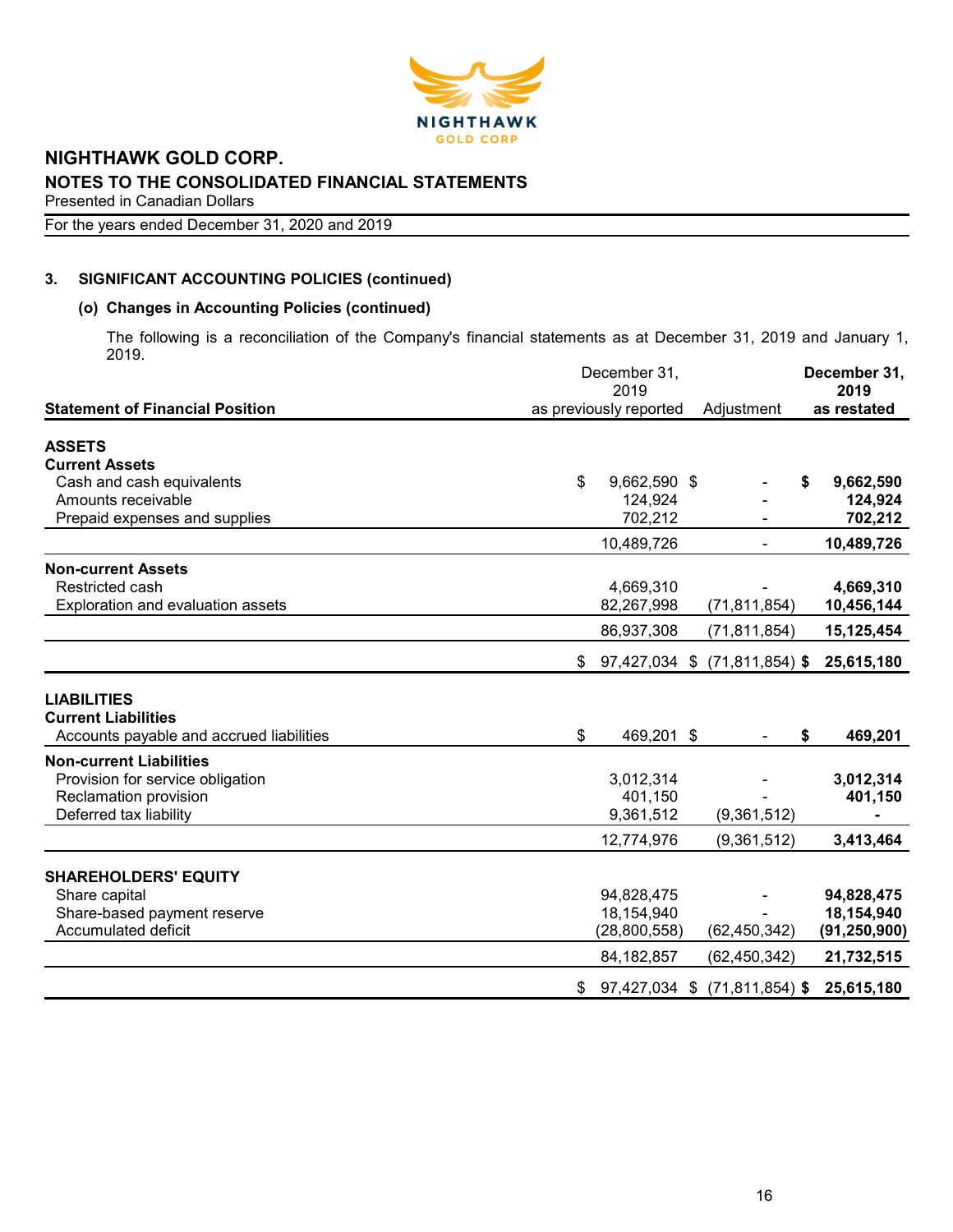

For the years ended December 31, 2020 and 2019

# 3. SIGNIFICANT ACCOUNTING POLICIES (continued)

# (o) Changes in Accounting Policies (continued)

|                                                  | January 1,<br>2019                         | January 1,<br>2019 |
|--------------------------------------------------|--------------------------------------------|--------------------|
| <b>Statement of Financial Position</b>           | as previously reported<br>Adjustment       | as restated        |
| <b>ASSETS</b><br><b>Current Assets</b>           |                                            |                    |
| Cash and cash equivalents                        | \$<br>13,948,633 \$                        | 13,948,633         |
| Marketable securities                            | 80,000                                     | 80,000             |
| Amounts receivable                               | 103,239                                    | 103,239            |
| Prepaid expenses and supplies                    | 616,283                                    | 616,283            |
|                                                  | 14,748,155                                 | 14,748,155         |
| <b>Non-current Assets</b>                        |                                            |                    |
| Restricted cash                                  | 4,479,000                                  | 4,479,000          |
| Exploration and evaluation assets                | 67,163,070<br>(56, 814, 756)               | 10,348,314         |
|                                                  | 71,642,070<br>(56, 814, 756)               | 14,827,314         |
|                                                  | \$<br>86,390,225 \$<br>$(56,814,756)$ \$   | 29,575,469         |
| <b>LIABILITIES</b><br><b>Current Liabilities</b> |                                            |                    |
| Accounts payable and accrued liabilities         | \$<br>419,261 \$                           | \$<br>419,261      |
| <b>Non-current Liabilities</b>                   |                                            |                    |
| Provision for service obligation                 | 3,012,314                                  | 3,012,314          |
| Reclamation provision                            | 401,150                                    | 401,150            |
| Deferred tax liability                           | 6,903,194<br>(6,903,194)                   |                    |
|                                                  | 10,316,658<br>(6,903,194)                  | 3,413,464          |
| <b>SHAREHOLDERS' EQUITY</b>                      |                                            |                    |
| Share capital                                    | 82,255,810                                 | 82,255,810         |
| Share-based payment reserve                      | 17,567,258                                 | 17,567,258         |
| Accumulated deficit                              | (24, 168, 762)<br>(49, 911, 562)           | (74,080,324)       |
|                                                  | 75,654,306<br>(49, 911, 562)               | 25,742,744         |
|                                                  | \$<br>86,390,225 \$<br>$(56, 814, 756)$ \$ | 29,575,469         |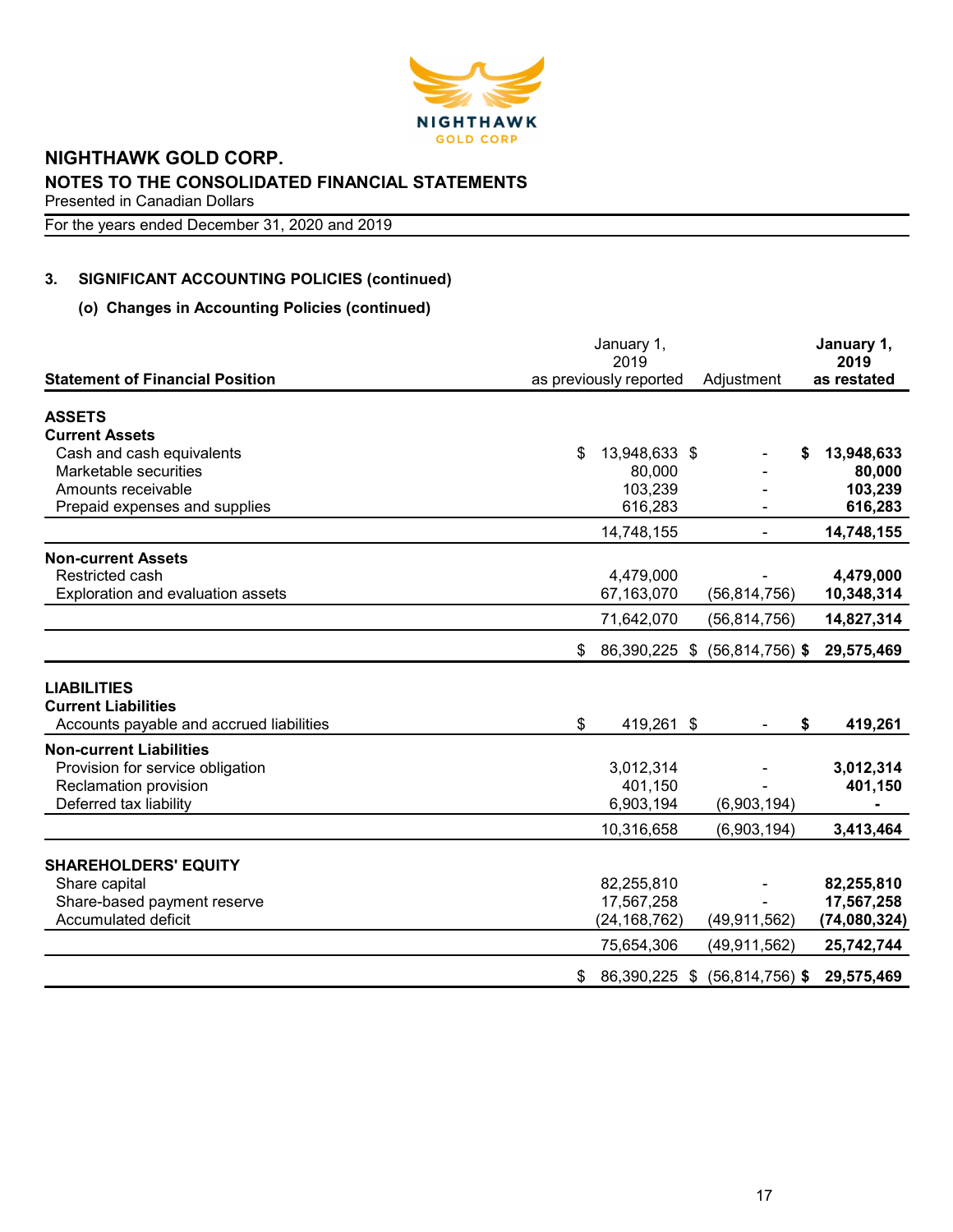

For the years ended December 31, 2020 and 2019

# 3. SIGNIFICANT ACCOUNTING POLICIES (continued)

# (o) Changes in Accounting Policies (continued)

|                                                                | For the years ended |                        |  |              |    |                                  |  |
|----------------------------------------------------------------|---------------------|------------------------|--|--------------|----|----------------------------------|--|
|                                                                |                     | December 31,           |  | December 31, |    |                                  |  |
|                                                                |                     | 2019                   |  |              |    | 2019                             |  |
| <b>Statement of Loss and Comprehensive Loss</b>                |                     | as previously reported |  | Adjustment   |    | as restated                      |  |
| <b>Operating Expenses</b>                                      |                     |                        |  |              |    |                                  |  |
| <b>General and Administrative Expenses</b>                     |                     |                        |  |              |    |                                  |  |
| Salaries, director and consulting fees                         | \$                  | 869,440 \$             |  |              | \$ | 869,440                          |  |
| Shareholder communication and marketing                        |                     | 360,632                |  |              |    | 360,632                          |  |
| Office and administration                                      |                     | 208,549                |  |              |    | 208,549                          |  |
| Regulatory                                                     |                     | 133,940                |  |              |    | 133,940                          |  |
| Professional fees                                              |                     | 117,569                |  |              |    | 117,569                          |  |
| Travel                                                         |                     | 92,118                 |  |              |    | 92,118                           |  |
| Stock-based compensation                                       |                     | 671,869                |  | 184,196      |    | 856,065                          |  |
|                                                                |                     | 2,454,117              |  | 184,196      |    | 2,638,313                        |  |
| <b>Exploration and Evaluation Expenses</b>                     |                     |                        |  | 14,812,902   |    | 14,812,902                       |  |
| <b>Operating Loss</b>                                          |                     | 2,454,117              |  | 14,997,098   |    | 17,451,215                       |  |
| Other income (expense)                                         |                     |                        |  |              |    |                                  |  |
| Interest income                                                |                     | 227,378                |  |              |    | 227,378                          |  |
| Flow-through share premium                                     |                     | 208,725                |  |              |    | 208,725                          |  |
| Gain on sale of investment                                     |                     | 38,750                 |  |              |    | 38,750                           |  |
| <b>Total Other Income</b>                                      |                     | 474,853                |  |              |    | 474,853                          |  |
| <b>Loss Before Income Taxes</b>                                |                     | (1,979,264)            |  | (14,997,098) |    | (16, 976, 362)                   |  |
| Deferred tax provision                                         |                     | (2,652,532)            |  | 2,458,318    |    | (194, 214)                       |  |
| <b>Net Loss and Comprehensive Loss</b>                         | \$                  | $(4,631,796)$ \$       |  |              |    | $(12,538,780)$ \$ $(17,170,576)$ |  |
| Net loss per share:                                            |                     |                        |  |              |    |                                  |  |
| Basic and diluted                                              | \$                  | (0.11)                 |  |              | \$ | (0.41)                           |  |
| Weighted average number of shares outstanding during the year: |                     |                        |  |              |    |                                  |  |
| Basic and diluted                                              |                     | 42,020,481             |  |              |    | 42,020,481                       |  |

Note: A revised Statement of Equity has not been included as the only change would be in retained earnings due to the change from the income statement.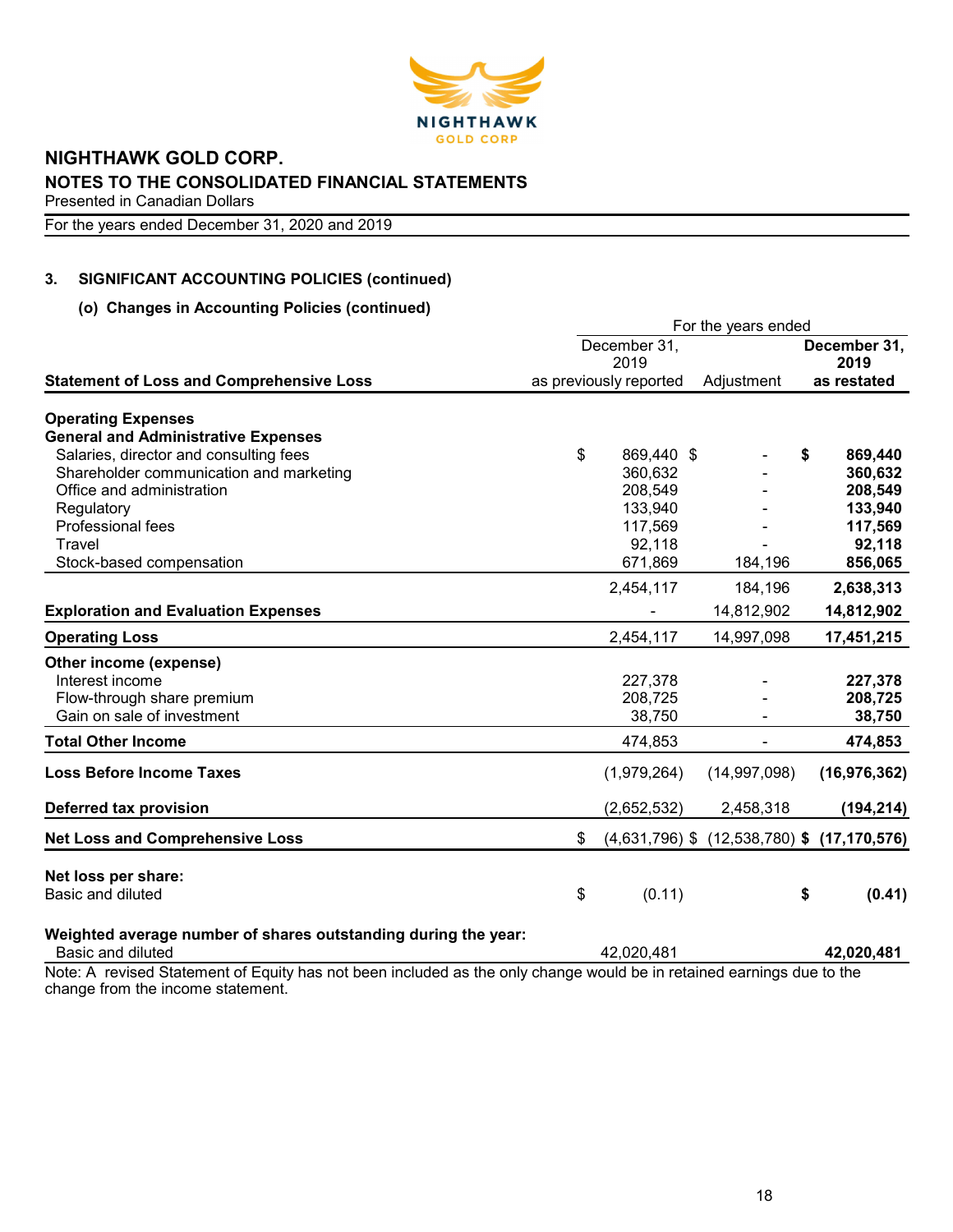

For the years ended December 31, 2020 and 2019

# 3. SIGNIFICANT ACCOUNTING POLICIES (continued)

## (o) Changes in Accounting Policies (continued)

|                                                      | For the years ended |                        |                |                                                   |  |  |  |  |
|------------------------------------------------------|---------------------|------------------------|----------------|---------------------------------------------------|--|--|--|--|
|                                                      |                     | December 31,           |                | December 31,                                      |  |  |  |  |
|                                                      |                     | 2019                   |                | 2019                                              |  |  |  |  |
| <b>Statement of Cash Flows</b>                       |                     | as previously reported | Adjustment     | as restated                                       |  |  |  |  |
| Cash provided by (used in)                           |                     |                        |                |                                                   |  |  |  |  |
| <b>Operations</b>                                    |                     |                        |                |                                                   |  |  |  |  |
| Net loss for the year                                | \$                  |                        |                | $(4,631,796)$ \$ $(12,538,780)$ \$ $(17,170,576)$ |  |  |  |  |
| Items not involving cash:                            |                     |                        |                |                                                   |  |  |  |  |
| Deferred tax provision                               |                     | 2,652,532              | (2,458,318)    | 194,214                                           |  |  |  |  |
| Stock-based compensation                             |                     | 671,869                | 184,196        | 856,065                                           |  |  |  |  |
| Gain on sale of investment                           |                     | (38, 750)              |                | (38, 750)                                         |  |  |  |  |
| Flow-through share premium                           |                     | (208, 725)             |                | (208, 725)                                        |  |  |  |  |
| Change in non-cash working capital:                  |                     |                        |                |                                                   |  |  |  |  |
| Amounts receivable                                   |                     | (21, 685)              |                | (21, 685)                                         |  |  |  |  |
| Prepaid expenses and supplies                        |                     | (85, 929)              |                | (85, 929)                                         |  |  |  |  |
| Accounts payable and accrued liabilities             |                     | 49,940                 |                | 49,940                                            |  |  |  |  |
|                                                      |                     | (1,612,544)            | (14, 812, 902) | (16, 425, 446)                                    |  |  |  |  |
| <b>Financing</b>                                     |                     |                        |                |                                                   |  |  |  |  |
| Issuance of common shares, net of share issued costs |                     | 11,905,043             |                | 11,905,043                                        |  |  |  |  |
| Exercise of stock options                            |                     | 413,750                |                | 413,750                                           |  |  |  |  |
|                                                      |                     | 12,318,793             |                | 12,318,793                                        |  |  |  |  |
| Investing                                            |                     |                        |                |                                                   |  |  |  |  |
| Proceeds on sale of investment                       |                     | 118,750                |                | 118,750                                           |  |  |  |  |
| Acquisition costs                                    |                     | (107, 830)             |                | (107, 830)                                        |  |  |  |  |
| Restricted cash                                      |                     | (190, 310)             |                | (190, 310)                                        |  |  |  |  |
| Exploration and evaluation costs                     |                     | (14, 812, 902)         | 14,812,902     |                                                   |  |  |  |  |
|                                                      |                     | (14, 992, 292)         | 14,812,902     | (179, 390)                                        |  |  |  |  |
| Decrease in cash                                     |                     | (4,286,043)            |                | (4, 286, 043)                                     |  |  |  |  |
| Cash and cash equivalents, beginning of year         |                     | 13,948,633             |                | 13,948,633                                        |  |  |  |  |
| Cash and cash equivalents, end of year               | \$                  | 9,662,590 \$           |                | \$<br>9,662,590                                   |  |  |  |  |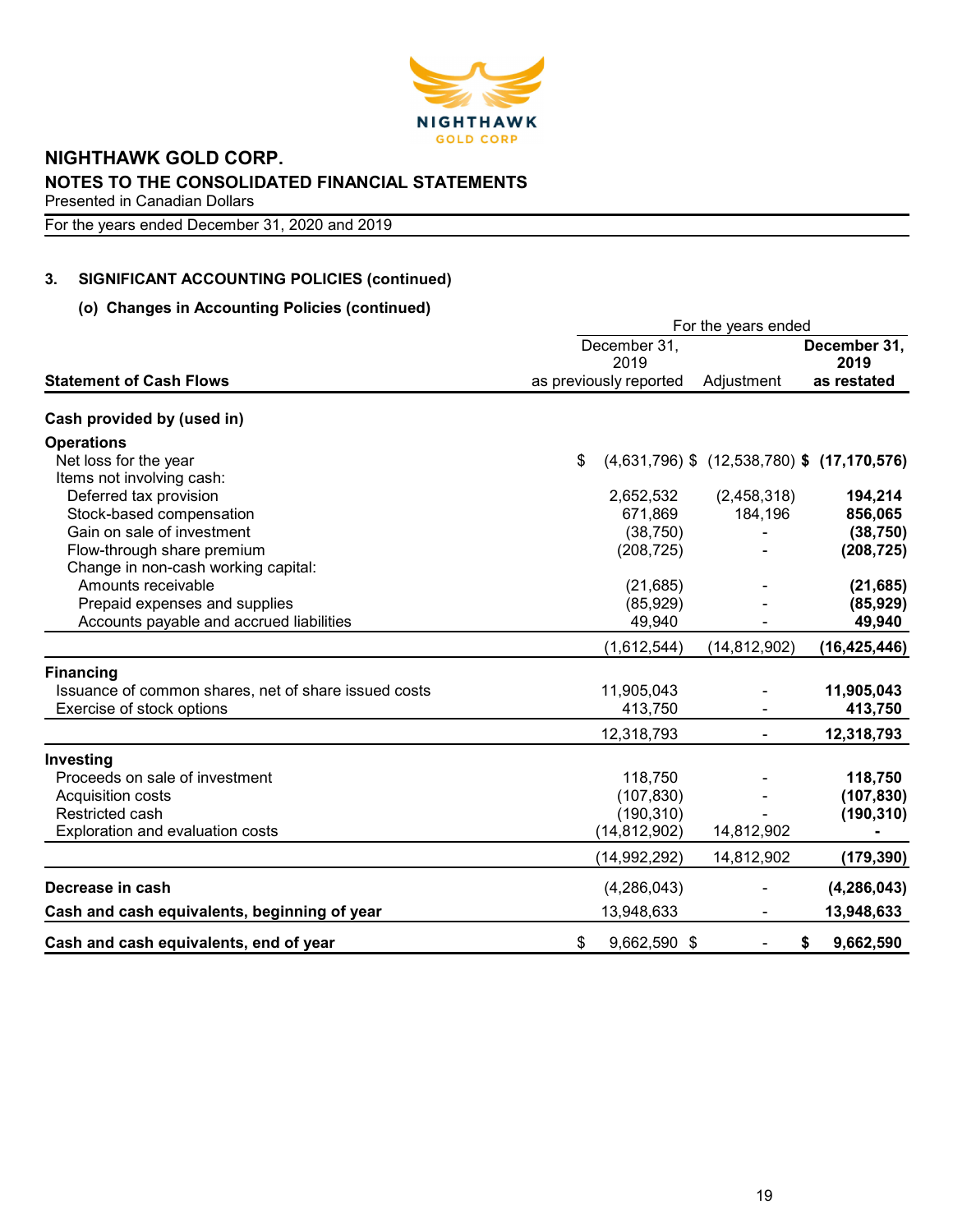

#### For the years ended December 31, 2020 and 2019

## 4. CRITICAL ACCOUNTING ESTIMATES AND SIGNIFICANT JUDGEMENTS

The preparation of these consolidated financial statements requires management to make certain estimates and assumptions that affect the reported amounts of assets and liabilities at the date of the consolidated financial statements and reported amounts of revenues and expenses during the reporting period. Actual outcomes could differ from these estimates. These consolidated financial statements include estimates which, by their nature, are uncertain. The impacts of such estimates are pervasive throughout the consolidated financial statements, and may require accounting adjustments based on future occurrences. Revisions to accounting estimates are recognized in the period in which the estimate is revised and future periods if the revision affects both current and future periods. These estimates are based on historical experience, current and future economic conditions and other factors, including expectations of future events that are believed to be reasonable under the circumstances.

The Company has identified the following areas where estimates, assumptions and judgments are made and where actual results may differ from the estimates under different assumptions and conditions and may materially affect financial results of the Company's consolidated statements of financial position reported in future periods.

### Significant Accounting Estimates

#### (a) Share-Based Payments

The determination of the fair value of stock options or warrants using the Black-Scholes option pricing model, requires the input of highly subjective assumptions, including the expected price volatility. Changes in the subjective input assumptions could materially affect the fair value estimate.

### (b) Reclamation Provision

The Company assesses its reclamation and remediation provisions at each reporting period or when new material information is available. The amounts recorded for reclamation and remediation provisions are based on estimates prepared by third party environmental specialists, if available, or by persons within the Company who have the relevant skills and experience. These estimates are based on remediation activities required by environmental laws, the expected timing of cash flows, and the pre-tax risk-free interest rates on which the estimated cash flows have been discounted. These estimates also include an assumption of the rate at which costs may inflate in future periods. Actual results could differ from these estimates. The estimates are related to the nature, cost and timing of the work to be completed, and may change with future changes to costs, environmental laws and regulations and remediation practices.

### Significant Accounting Judgments

### (a) Going Concern

These consolidated financial statements have been prepared on a going concern basis and do not reflect the adjustments to the carrying values of assets and liabilities and the reported expenses and balance sheet classifications that would be necessary if the Company were unable to realize its assets and settle its liabilities as a going concern in the normal course of operations. Management has applied judgment in the assessment of the Company's ability to continue as a going concern, considering all available information, and concluded that the going concern assumption is appropriate for a period of at least twelve months following the end of the reporting period. Given the judgment involved, actual results may lead to a materially different outcome.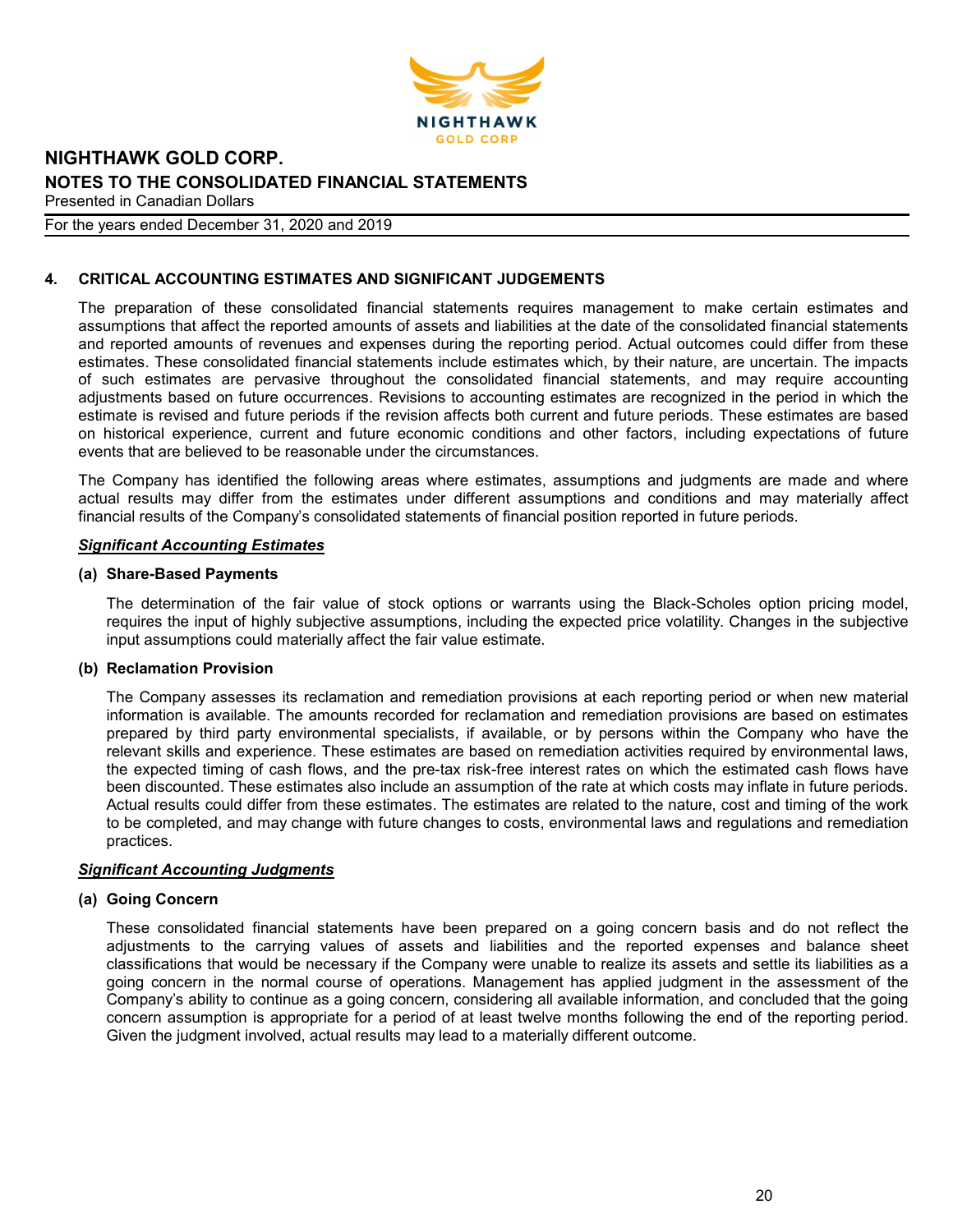

#### For the years ended December 31, 2020 and 2019

## 4. CRITICAL ACCOUNTING ESTIMATES AND SIGNIFICANT JUDGEMENTS (continued)

### Significant Accounting Judgments (continued)

#### (b) Exploration and Evaluation Expenditures

The application of the Company's accounting policy for exploration and evaluation expenditure requires judgment to determine whether future economic benefits are likely, from either future exploitation or sale, or whether activities have not reached a stage that permits a reasonable assessment of the existence of reserves.

#### (c) Current and Deferred Taxes

Tax regulations are very complex and changing regularly. As a result, the Company is required to make judgments about the tax applications, the timing of temporary difference reversals, and the estimated realization of tax assets. Also, all tax returns are subject to further government's reviews, with the potential reassessments. All those facts can impact current and deferred tax provisions, deferred tax assets and liabilities, and operation results.

### 5. RESTRICTED CASH

During fiscal 2011, Nighthawk posted two irrevocable standby letters of credit with a Canadian chartered bank in the amount of \$401,000 (collectively, the "Permit LOC's") to provide security under its land use permit and water access licence for the existing reclamation work associated with the Damoti Reclamation Obligation (notes 6 and 8) as well as with its exploration activities relating to the Indin Lake Gold Property in the Northwest Territories, Canada. In March 2012, Nighthawk posted additional security of \$78,000 (the "Additional Security") upon receiving approval on its updated land use permit, which was submitted to support its expanded exploration activities on its Indin Lake Gold Property. During fiscal 2019, Nighthawk received its renewed land use permit and water access licence, thereby approving its exploration activities over the next 5 years, expiring in February 2024, and which are extendible up to February 2026. The Permit LOC's are secured by guaranteed investment certificates (the "Permit GIC's") at a Canadian chartered bank for the same amount. The Permit GIC's and the Additional Security may be recovered by Nighthawk at expiration of the land use permit and water access licence in absence of any environmental disturbances provided Nighthawk carries out activities to satisfy the Damoti Reclamation Obligation.

On January 26, 2012, under the terms of its agreement to acquire 100% ownership of the mineral claims and leases of the former producing Colomac Gold Mine (the "Colomac Gold Project") (note 6), Nighthawk entered into three letters of credit totaling \$5,000,000 at a Canadian chartered bank in favour of Aboriginal Affairs and Northern Development Canada ("AANDC") to secure Nighthawk's service obligation to perform reclamation services on three other sites as follows: \$3,000,000 for the Diversified site, \$1,000,000 for the Spider Lake site and \$1,000,000 for the Chalco Lake site (collectively, the "Colomac LOC's") (note 7). The Colomac LOC's are secured by guaranteed investment certificates (the "Colomac GIC's") at a Canadian chartered bank for the same amounts. Upon completion of the service obligation with respect to each reclamation site to the satisfaction of an independent third party engineer, the Colomac LOC's with respect to each site will be released and the hold restriction on the related Colomac GIC will be eliminated. At any time, the Company may terminate the liability relating to this service obligation, but as a consequence would relinquish the related Colomac GIC still held as security against the Colomac LOC's at that time.

In Fiscal 2013, the reclamation activities at the Chalco Lake site were completed and the approval of the third party engineer was obtained. As a result, the Colomac LOC with respect to the Chalco Lake site was released and the hold restriction on \$1,000,000 was eliminated at that time (note 7).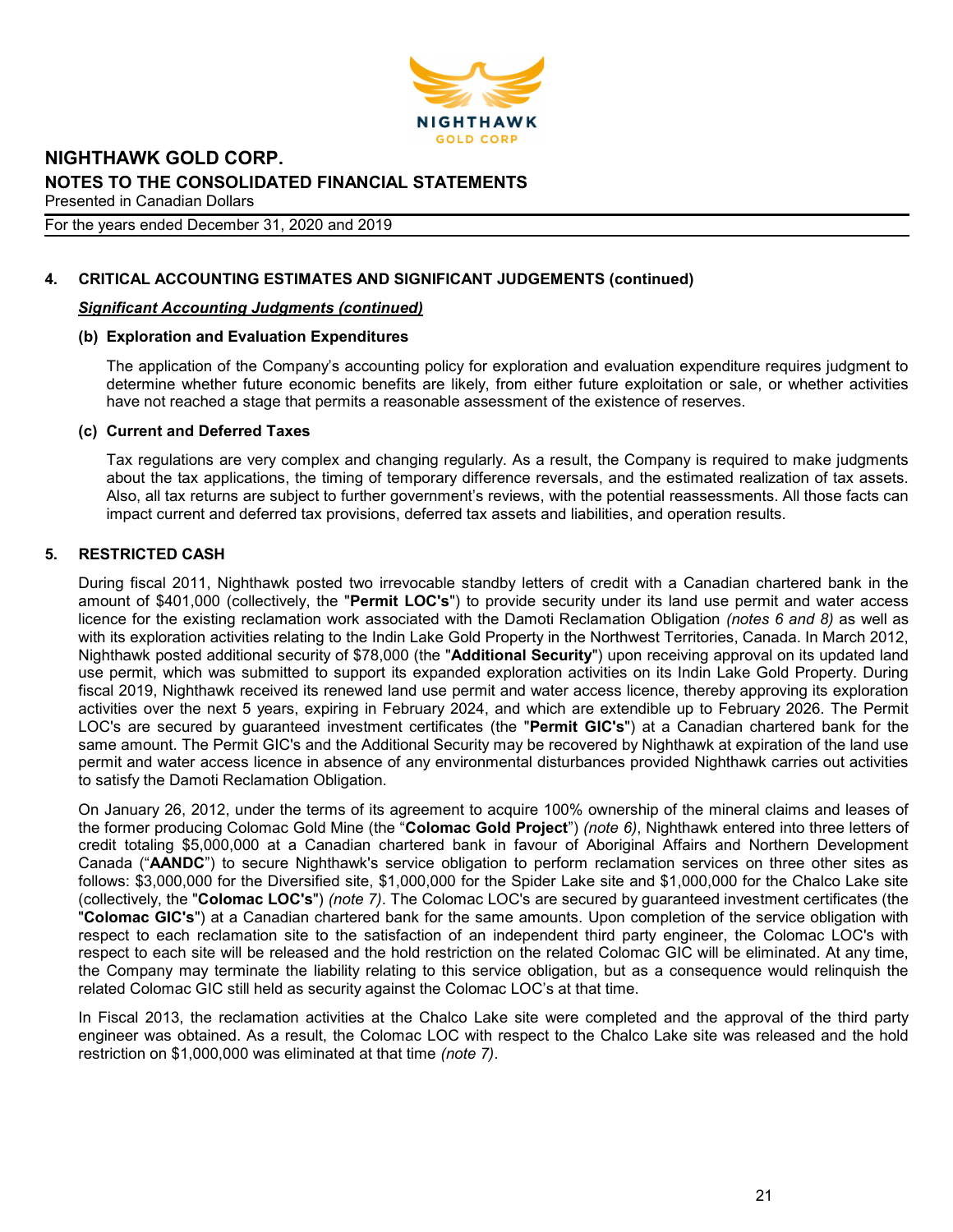

For the years ended December 31, 2020 and 2019

# 5. RESTRICTED CASH (continued)

|                                                                                                     |  | Permit<br>security | Colomac<br>GIC's | Total<br>restricted cash |  |
|-----------------------------------------------------------------------------------------------------|--|--------------------|------------------|--------------------------|--|
| Balance - January 1, 2019                                                                           |  | 479.000<br>- \$    | 4,000,000 \$     | 4.479.000                |  |
| Additional Security for updated land use permit<br>Additional Security for updated water use permit |  | 58.618<br>131.692  |                  | 58.618<br>131,692        |  |
| Balance - December 31, 2019 and 2020                                                                |  | 669,310 \$         | 4,000,000        | 4,669,310                |  |

# 6. EXPLORATION AND EVALUATION EXPENDITURES

## Indin Lake Gold Property

In August 2008, Nighthawk acquired 6 mining leases and 6 mining claims (the "Damoti Lake Property") which lie within Nighthawk's Indin Lake Gold Property in the Indin Lake Greenstone Belt located approximately 200 kilometres north of Yellowknife, Northwest Territories. The Damoti Lake Property is subject to an existing 2% net smelter return royalty. Nighthawk has carried out environmental assessments using a third party specialist and has estimated the cost of the Damoti Reclamation Obligation to be \$401,150 (note 8).

Upon acquisition, a reclamation obligation existed at the Damoti Lake Property (the "Damoti Reclamation Obligation"). At the time of acquisition, the estimated cost of the Damoti Reclamation Obligation could not be reliably measured. Nighthawk has capitalized the Damoti Reclamation Obligation, and related assessment costs, as acquisition costs related to the Damoti Lake Property as the liability was assumed at acquisition. During the year ended ended December 31, 2020, Nighthawk incurred \$113,914 of assessment costs which have been capitalized as acquisition costs (2019 - \$85,539).

Under agreements dated January 7, 2011, and as amended on April 4, 2013, Nighthawk acquired 100% interest in 15 mining leases and 3 mining claims (the "Indin Lake Properties") within the Indin Lake Greenstone Belt, subject to existing net smelter royalties on certain claims ranging from 2% to 5%, by making payments of cash and shares totalling \$725,000. In January and April 2011, Nighthawk staked 107 additional mining claims in the Northwest Territories which link the Indin Lake Properties and the Damoti Lake Property, thereby consolidating much of the Indin Lake Gold Property's ground. During the current period, the Company paid an aggregate of \$280,000 in cash and issued 200,000 common shares (valued at \$282,000) to purchase certain net smelter return and net profit interest royalties on the Indin Lake Properties (note 9(a)).

In January 2012, Nighthawk completed an agreement to acquire 100% ownership of the mineral claims and leases of the Colomac Gold Project, located within the Indin Lake Greenstone Belt and contiguous to and surrounded by Nighthawk's existing Indin Lake Gold Property in the Northwest Territories, from AANDC. As consideration for the Colomac Gold Project, Nighthawk committed to perform reclamation services on three other sites within the Indin Lake Gold Property land package which are the responsibility of AANDC: the Diversified, Chalco Lake, and Spider Lake sites. The obligation for the services is to be carried out on behalf of AANDC to a maximum of \$5,000,000. See note 7 for further details on the provision for service obligation remaining at December 31, 2020. The Company did not assume the reclamation liabilities of these three sites and is not responsible for any historical environmental liabilities associated with the Colomac Gold Project. At any time, the Company may terminate the liability relating to this service obligation, but as a consequence would relinquish the related Colomac GIC still held as security against the Colomac LOC's at that time.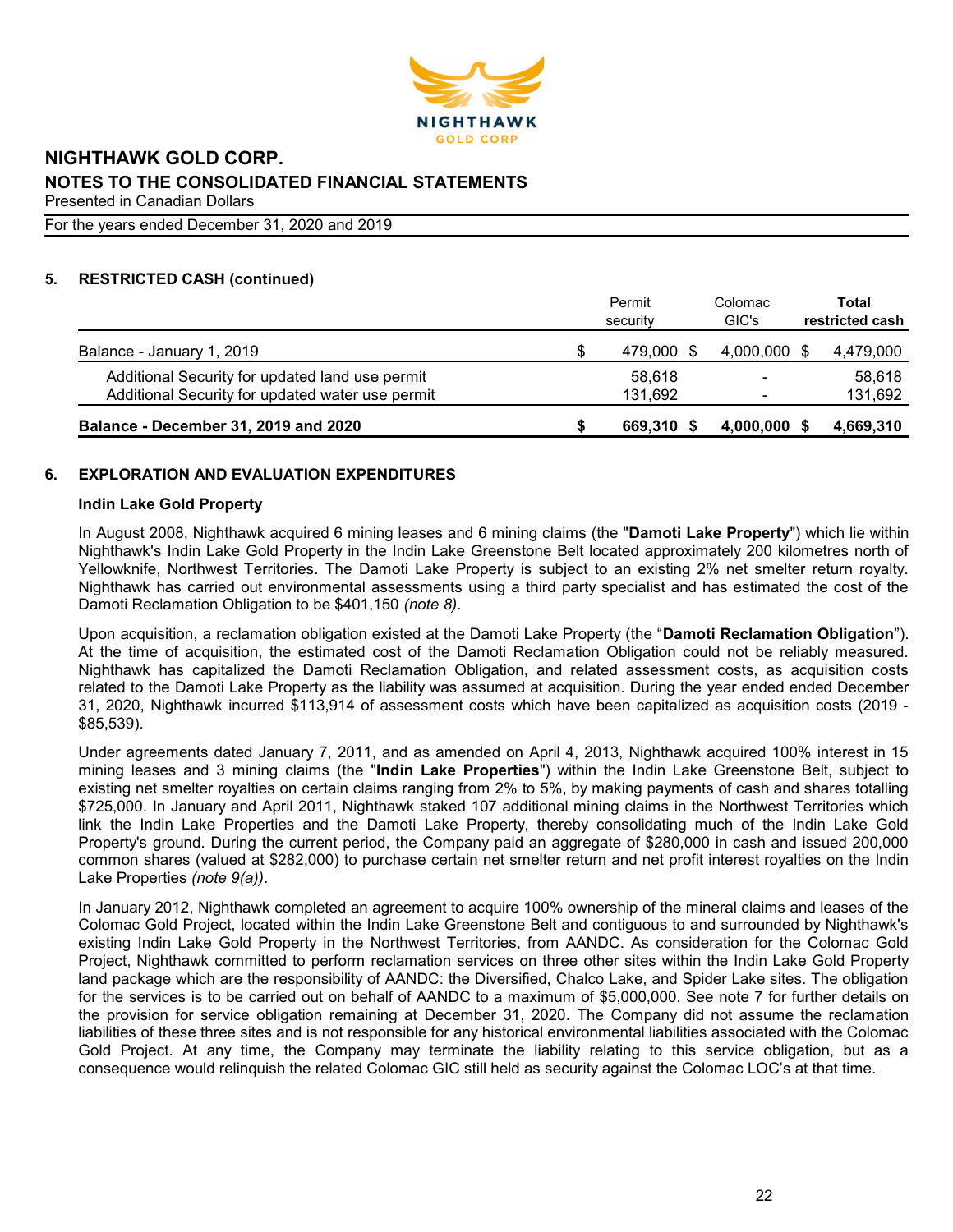

For the years ended December 31, 2020 and 2019

# 6. EXPLORATION AND EVALUATION EXPENDITURES (continued)

| December 31, 2019                                |                          |               |  | <b>December 31, 2020</b> |  |                          |    |                                    |    |                          |
|--------------------------------------------------|--------------------------|---------------|--|--------------------------|--|--------------------------|----|------------------------------------|----|--------------------------|
|                                                  | Option &                 | Exploration   |  |                          |  | Option &                 |    | <b>Exploration</b>                 |    |                          |
|                                                  | <b>Acquisition Costs</b> | Costs         |  |                          |  | <b>Acquisition Costs</b> |    | Costs                              |    |                          |
| <b>Mineral Property</b>                          | Capitalized              | Expensed      |  | <b>Balance</b>           |  | Capitalized              |    | <b>Expensed</b>                    |    | <b>Balance</b>           |
| Indin Lake Gold Property \$ 10,456,144 \$        |                          | 71,627,658 \$ |  | 82,083,802 \$            |  | 11,152,664 \$            |    | 83,469,738 \$                      |    | 94,622,402               |
|                                                  |                          |               |  |                          |  |                          |    |                                    |    | Option &                 |
|                                                  |                          |               |  |                          |  |                          |    |                                    |    | <b>Acquisition Costs</b> |
| Balance - January 1, 2019                        |                          |               |  |                          |  |                          |    |                                    | \$ | 10,348,314               |
| Acquisition costs                                |                          |               |  |                          |  |                          |    |                                    |    | 107,830                  |
| Balance - December 31, 2019                      |                          |               |  |                          |  |                          |    |                                    |    | 10,456,144               |
| Acquisition costs                                |                          |               |  |                          |  |                          |    |                                    |    | 696,520                  |
| Balance - December 31, 2020                      |                          |               |  |                          |  |                          |    |                                    | \$ | 11,152,664               |
|                                                  |                          |               |  |                          |  |                          |    |                                    |    |                          |
|                                                  |                          |               |  |                          |  |                          |    | <b>Exploration and</b>             |    |                          |
| For the years ended December 31,                 |                          |               |  |                          |  |                          |    | <b>Evaluation Expenses</b><br>2020 |    | 2019                     |
|                                                  |                          |               |  |                          |  |                          |    |                                    |    |                          |
| Drilling                                         |                          |               |  |                          |  |                          | \$ | 3,424,469 \$                       |    | 5,566,140                |
| Camp                                             |                          |               |  |                          |  |                          |    | 2,904,328                          |    | 1,936,705                |
| Transportation                                   |                          |               |  |                          |  |                          |    | 2,796,920                          |    | 3,186,208                |
| Geological & consultant fees                     |                          |               |  |                          |  |                          |    | 1,307,232                          |    | 1,518,109                |
| Assaying & analytical                            |                          |               |  |                          |  |                          |    | 912,035                            |    | 1,502,214                |
| Metallurgy                                       |                          |               |  |                          |  |                          |    | 129,061                            |    | 170,071                  |
| Licenses & permits                               |                          |               |  |                          |  |                          |    | 124,202                            |    | 120,203                  |
| Prospecting                                      |                          |               |  |                          |  |                          |    | 122,988                            |    | 528,013                  |
| Engineering                                      |                          |               |  |                          |  |                          |    | 81,038                             |    |                          |
| Administrative & other                           |                          |               |  |                          |  |                          |    | 30,084                             |    | 52,423                   |
| Environmental                                    |                          |               |  |                          |  |                          |    | 8,623                              |    | 48,559                   |
| Geophysics                                       |                          |               |  |                          |  |                          |    | 1,100                              |    | 184,257                  |
| <b>Total Exploration and Evaluation Expenses</b> |                          |               |  |                          |  |                          | \$ | 11,842,080                         | \$ | 14,812,902               |

# 7. PROVISION FOR SERVICE OBLIGATION

As consideration for the Colomac Gold Project (note 6), Nighthawk agreed to perform reclamation services on three other sites within the Indin Lake Gold Property land package which are the responsibility of AANDC: Diversified, Chalco Lake, and Spider Lake. The obligation for the reclamation services is to be carried out on behalf of AANDC to a maximum of \$5,000,000. Upon closing, Nighthawk entered into the Colomac LOC's totaling \$5,000,000 in favour of AANDC to secure Nighthawk's obligation to perform the services for each site. The Colomac LOC's are secured by the Colomac GIC's at a Canadian chartered bank for the same amounts (note 5).

Nighthawk did not assume the reclamation liabilities of these three sites. Upon completion of the service obligation with respect to each site to the satisfaction of an independent third party engineer, the Colomac LOC's with respect to each site will be released and the hold restriction on the related Colomac GIC will be eliminated. At any time, the Company may terminate the liability relating to this service obligation, but as a consequence would relinquish the related Colomac GIC still held as security against the Colomac LOC's at that time. In March 2013, the reclamation activities at the Chalco Lake site were completed upon approvals of the third party engineer.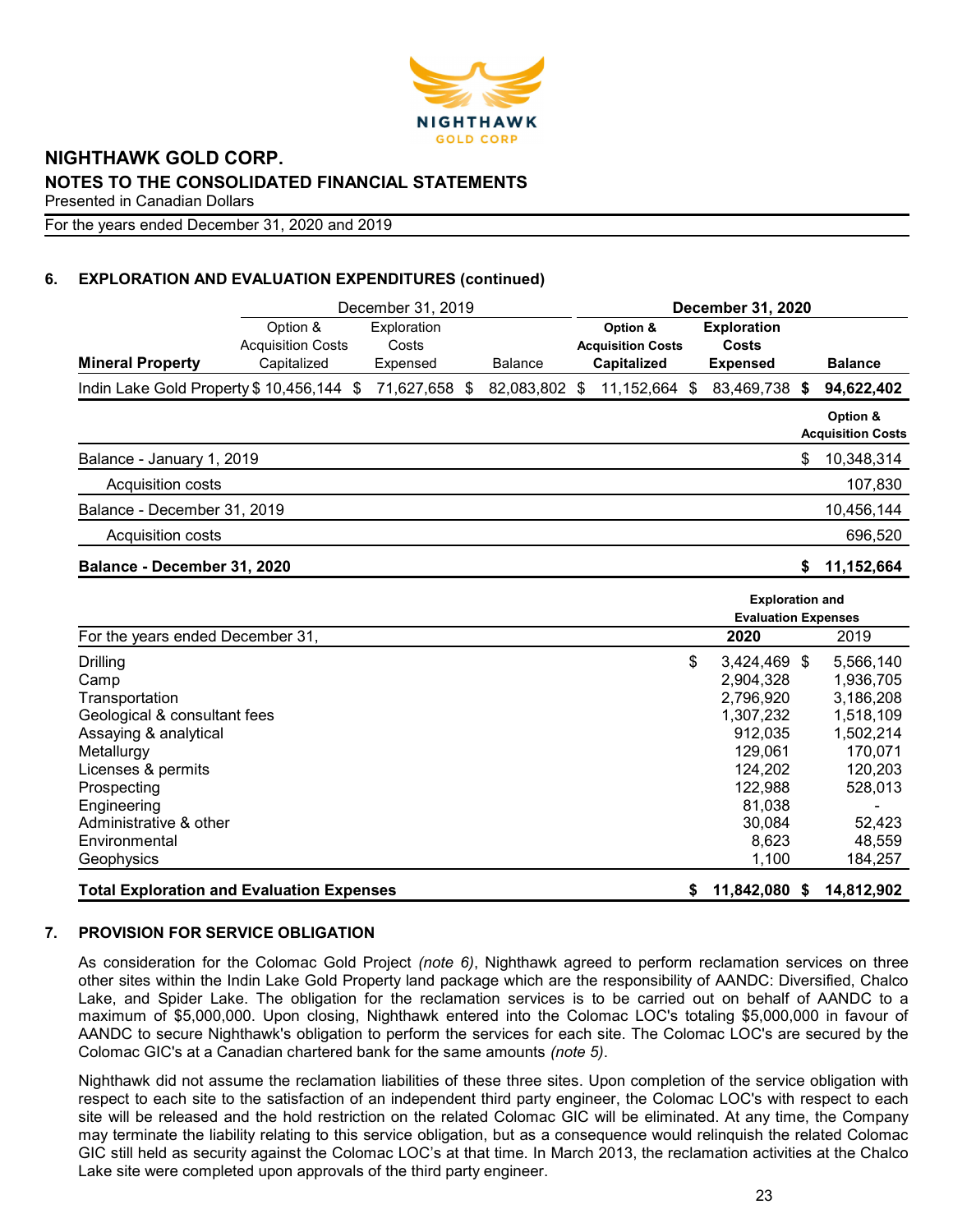

#### For the years ended December 31, 2020 and 2019

# 7. PROVISION FOR SERVICE OBLIGATION (continued)

|                                                          | <b>Service Obligation</b> |
|----------------------------------------------------------|---------------------------|
| Balance - January 1, 2019 and December 31, 2019 and 2020 | 3.012.314                 |

## 8. RECLAMATION PROVISION

Upon acquisition of the Damoti Lake Property (note 6), the Damoti Reclamation Obligation existed at the Damoti Lake Property. At the time of acquisition, the estimated cost of the Damoti Reclamation Obligation could not be reliably measured. Nighthawk has since carried out environmental assessments using a third party specialist and estimated the cost of the Damoti Reclamation Obligation to be \$401,150. Nighthawk has posted the Permit GIC's and the additional security for an amount of \$669,310 (note 5) to provide security under its land use permit and water access licence for the Damoti Reclamation Obligation as well as for exploration activities relating to the Indin Lake Gold Property.

|                                                          | Amount  |
|----------------------------------------------------------|---------|
| Balance - January 1, 2019 and December 31, 2019 and 2020 | 401.150 |

## 9. SHARE CAPITAL

## (a) Common Shares

Authorized Capital - Unlimited common shares Issued

|                                                               | Number of     |                           |
|---------------------------------------------------------------|---------------|---------------------------|
|                                                               | shares        | Consideration             |
| Balance - January 1, 2019                                     | 38,741,192 \$ | 82,255,810                |
| Issued for cash - flow-through private placement              | 5,658,000     | 12,637,925                |
| Flow-through share premium                                    |               | (208,725)                 |
| <b>Issue costs</b>                                            |               | (732, 882)                |
| Tax effect of share issue costs                               |               | 194,214                   |
| Exercise of stock options                                     | 273,000       | 413,750                   |
| Fair value of stock options transferred to common shares      |               | 268,383                   |
| Balance - December 31, 2019                                   | 44,672,192    | 94,828,475                |
| Issuance of common shares on repurchase of royalties (note 6) | 200,000       | 282,000                   |
| Issued for cash - flow-through shares                         | 3,211,716     | 6,102,261                 |
| Issued for cash - premium flow-through units                  | 1,995,050     | 4,748,219                 |
| Issued for cash - common share units                          | 676,542       | 1,150,121                 |
| August 2020 Warrants                                          |               | (516, 712)                |
| Flow-through share premium                                    |               | (2,641,320)               |
| <b>Issue costs</b>                                            |               | (332, 496)                |
| Tax effect of share issue costs                               |               | 88,112                    |
| Exercise of stock options                                     | 271,000       | 203,250                   |
| Fair value of stock options transferred to common shares      |               | 39,961                    |
| Vesting of share units                                        | 25,000        | 51,250                    |
| Balance - December 31, 2020                                   |               | 51,051,500 \$ 104,003,121 |

Number of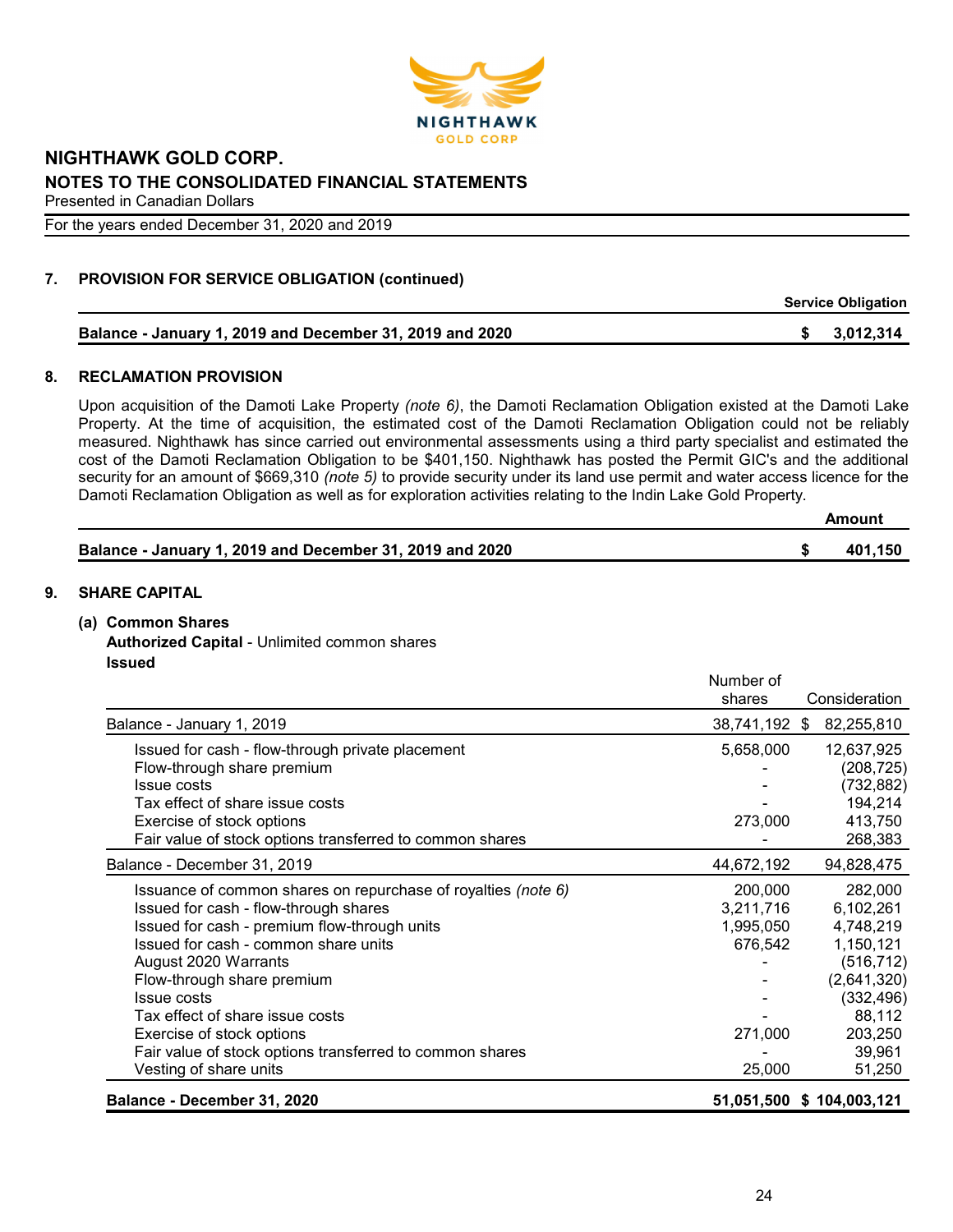

For the years ended December 31, 2020 and 2019

### 9. SHARE CAPITAL (continued)

#### (a) Common Shares (continued)

On June 6, 2019, Nighthawk completed a bought deal private placement financing of 2,783,000 flow-through shares at a price of \$2.475 per share and 2,875,000 flow-through shares at a price of \$2.00 per share for aggregate gross proceeds of \$12,637,925. Share issue costs in relation to the financing were \$732,882.

On January 13, 2020, Nighthawk completed a share consolidation on the basis of one post-consolidated common share for every five pre-consolidated common shares (the "Share Consolidation"). The Share Consolidation reduced Nighthawk's 223,360,960 issued and outstanding common shares to 44,672,192 post-consolidation common shares. The exercise price of outstanding stock options, and the number of such options, were also proportionately adjusted based upon the Share Consolidation. All historical information presented in the financial statements has been adjusted to reflect the Share Consolidation.

On August 20, 2020, the Company completed a non-brokered private placement (the "Offering") with a total of 5,883,308 common shares issued for total gross proceeds of \$12,000,601. Pursuant to the Offering, the Company issued an aggregate of 3,211,716 flow-through shares at a price of \$1.90 per flow-through share, 1,995,050 premium flow-through units ("Premium FT Units") at a price of \$2.38 per Premium FT Unit and 676,542 units ("Units") at a price of \$1.70 per Unit. Each Premium FT Unit is comprised of one flow-through common share and one-half of one transferable common share purchase warrant (each whole common share purchase warrant, a "August 2020 Warrant"). Each Unit is comprised of one common share and one-half of one August 2020 Warrant. Each August 2020 Warrant entitles the holder thereof to acquire one common share of the Company at a price of \$2.00 until August 20, 2021. Share issue costs in relation to the financing were \$332,496. The August 2020 Warrants contain an acceleration clause whereby if the common shares trade at a volume-weighted average price of \$2.50 or more for 20 consecutive trading days, the Company will have the right to accelerate the exercise period to a period ending at least 30 days from the date that notice of such acceleration is provided to the holders of the warrants.

## (b) Warrants

|                                           | <b>Warrants</b> | <b>Allocated</b><br>value |
|-------------------------------------------|-----------------|---------------------------|
| Balance - January 1 and December 31, 2019 | $\sim$          | ۰                         |
| August 2020 Warrants                      | 1,335,796       | 516,712                   |
| Balance - December 31, 2020               | 1,335,796       | 516,712                   |

During the year ended ended December 31, 2020, the following warrants were issued and valued using the Black-Scholes option pricing model parameters listed below (in each case with no dividends and a nil forfeiture rate):

|                                    |             |                       | <b>Black-Scholes Option Pricing Parameters</b> |                                   |                                 |                             |                   |
|------------------------------------|-------------|-----------------------|------------------------------------------------|-----------------------------------|---------------------------------|-----------------------------|-------------------|
|                                    | Expiry date | <b>Exercise price</b> | <b>Grant date</b><br>stock price               | <b>Risk-free</b><br>interest rate | <b>Expected life</b><br>(vears) | <b>Volatility</b><br>factor | <b>Fair value</b> |
| August 2020 Warrants Aug. 20, 2021 |             | \$2.00                | \$1.50                                         | 0.23%                             | 1.0                             | 92%                         | \$0.20            |

Option pricing models require the use of highly subjective estimates and assumptions including the expected stock price volatility. Volatility is based on the historical volatility of Nighthawk. Changes in the underlying assumptions can materially affect the fair value estimates.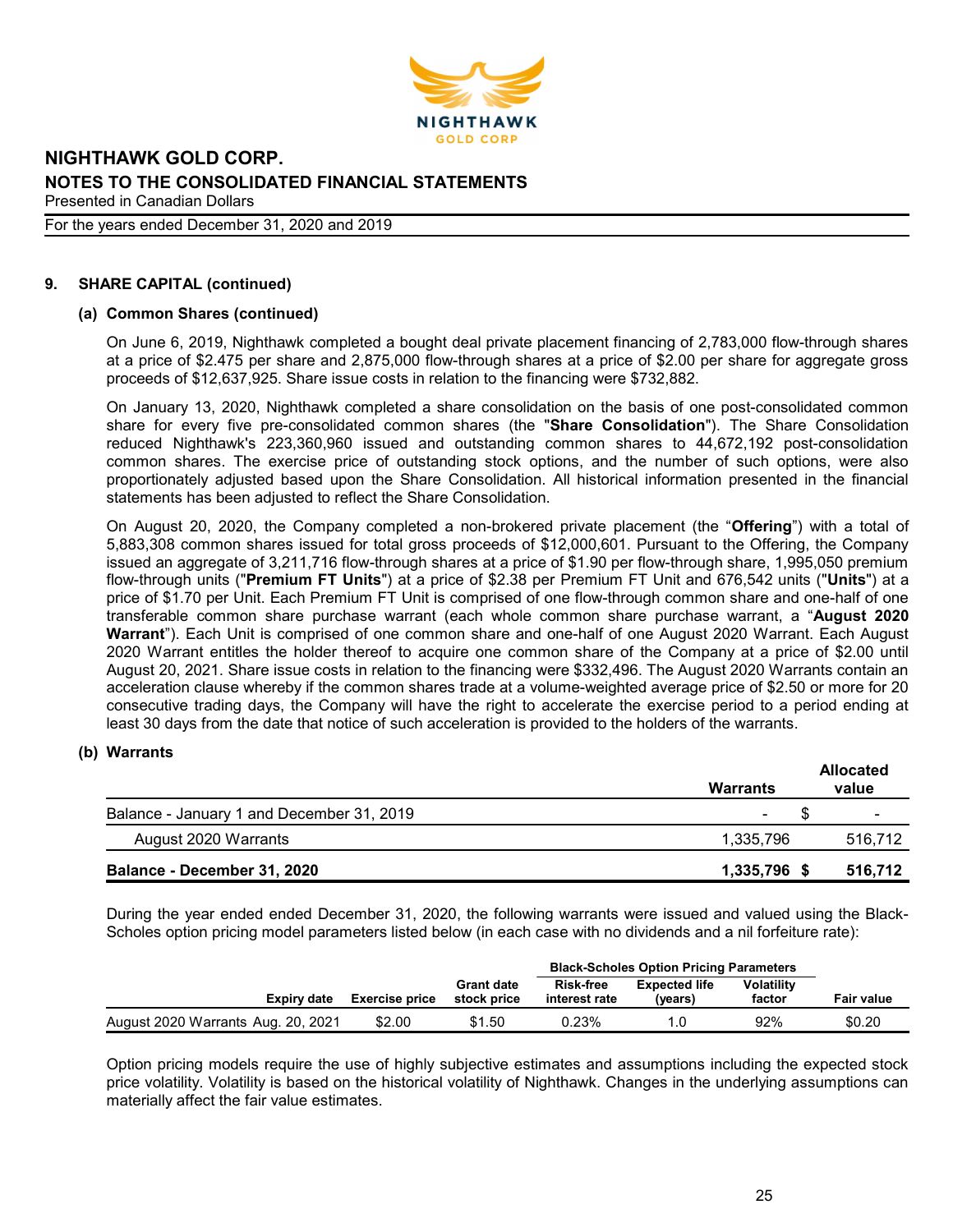

For the years ended December 31, 2020 and 2019

## 9. SHARE CAPITAL (continued)

### (c) Contributed Surplus

## Share-based Payment Reserve

| Balance - January 1, 2019                                                                                                                   | 17,567,258<br>SS.              |
|---------------------------------------------------------------------------------------------------------------------------------------------|--------------------------------|
| Stock-based compensation<br>Exercise of stock options                                                                                       | 856,065<br>(268, 383)          |
| Balance - December 31, 2019                                                                                                                 | 18,154,940                     |
| Stock-based compensation - expensed<br>Stock-based compensation - prepaid expenses<br>Exercise and vesting of stock options and share units | 457,611<br>46,000<br>(91, 211) |
| Balance - December 31, 2020                                                                                                                 | 18,567,340                     |

## Incentive Plans

The shareholders of Nighthawk have approved a stock option plan (the "Stock Option Plan") and a share unit plan (the "Share Unit Plan" and together with the Stock Option Plan, the "Incentive Plans"). The Incentive Plans supersede the previous option plan of Nighthawk, however, awards outstanding under the previous option plan continue to be outstanding and governed by the previous stock option plan. The Incentive Plans are each a "rolling evergreen" plan and provide that the number of common shares of Nighthawk available for issuance from treasury under the Incentive Plans or any other security based compensation arrangement (pre-existing or otherwise, including the previous option plan), subject to adjustments, shall not exceed 10% of the issued and outstanding common shares of the Nighthawk at the time of grant. Any increase in the issued and outstanding common shares of Nighthawk will result in an increase in the available number of common shares issuable under the Incentive Plans. Any issuance of common shares from treasury pursuant to the settlement of stock options or share units granted pursuant to the Incentive Plans shall automatically replenish the number of common shares issuable under the Incentive Plans. When each option or share unit is exercise/settled (as applicable), cancelled or terminated, a common share shall automatically be made available for the grant of a stock option/share unit under the Incentive Plans.

## Stock Option Plan

The Stock Option Plan provides for the issuance of stock options to acquire common shares to employees, directors, officers, consultants, and management company employees of Nighthawk. The period within which stock options may be exercised and the number of stock options which may be exercised in any such period are determined by the Board of Directors at the time of grant of such stock options, however, that the maximum term of any stock option awarded under the Stock Option Plan is ten (10) years. The exercise price per common shares under a stock option is determined by the Board of Directors, but in any event, shall not be lower than the "market price" of the common shares on the date of grant of the stock option.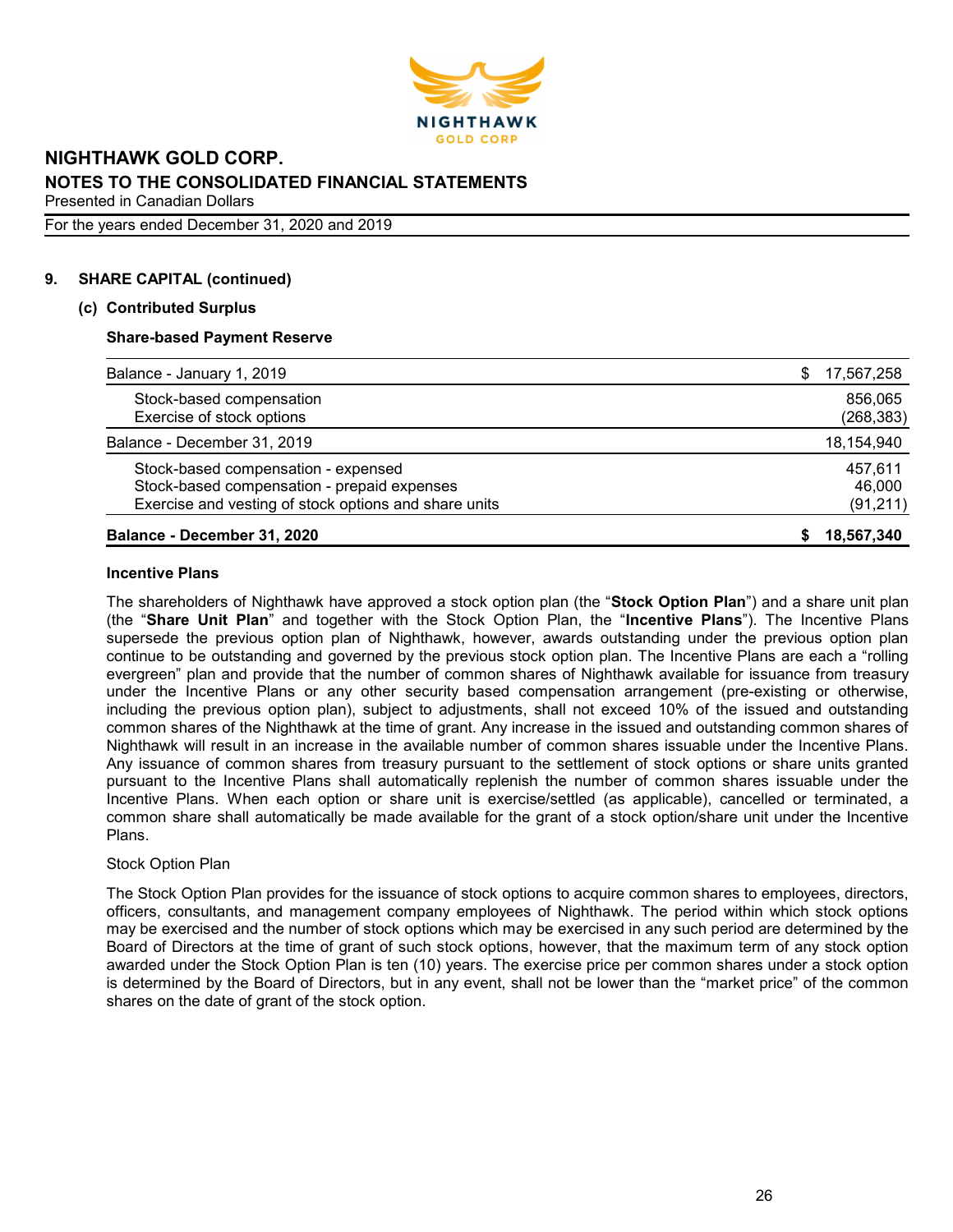

# For the years ended December 31, 2020 and 2019

## 9. SHARE CAPITAL (continued)

## (c) Contributed Surplus (continued)

|                                        | <b>Number of</b><br>options        | Weighted<br>average<br>exercise price |
|----------------------------------------|------------------------------------|---------------------------------------|
| Balance - January 1, 2019              | 3,005,212 \$                       | 2.30                                  |
| Granted<br>Exercised<br>Expired        | 401.500<br>(273,000)<br>(335, 212) | 2.10<br>1.50<br>2.30                  |
| Balance - December 31, 2019            | 2,798,500 \$                       | 2.35                                  |
| Granted<br>Exercised<br><b>Expired</b> | 575,000<br>(271,000)<br>(9,000)    | 1.27<br>0.75<br>0.75                  |
| Balance - December 31, 2020            | 3,093,500 \$                       | 2.28                                  |

During the years ended December 31, 2020 and 2019, the following stock options were issued and valued using the Black-Scholes option pricing model parameters listed below (in each case with no dividends and a nil forfeiture rate):

|                              |                      |                       |                                  | <b>Black-Scholes option pricing parameters</b> |                                 |                             |                   |
|------------------------------|----------------------|-----------------------|----------------------------------|------------------------------------------------|---------------------------------|-----------------------------|-------------------|
| Expiry date                  | Number of<br>options | <b>Exercise price</b> | <b>Grant date</b><br>stock price | Risk-free<br>interest rate                     | <b>Expected life</b><br>(years) | <b>Volatility</b><br>factor | <b>Fair value</b> |
| Year ended December 31, 2019 |                      |                       |                                  |                                                |                                 |                             |                   |
| December 10, 2024            | 401.500              | \$2.10                | \$2.075                          | 1.54%                                          | 5.0                             | 90%                         | \$1.45            |
| Year ended December 31, 2020 |                      |                       |                                  |                                                |                                 |                             |                   |
| October 5, 2025              | 75.000               | \$1.30                | \$1.29                           | 1.50%                                          | 5.0                             | 87%                         | \$0.87            |
| December 2, 2025             | 500.000              | \$1.26                | \$1.26                           | 1.50%                                          | 5.0                             | 84%                         | \$0.84            |

A summary of Nighthawk's outstanding stock options at December 31, 2020 is presented below:

| <b>Grant date</b>  | <b>Options</b><br>outstanding | <b>Options</b><br>exercisable | <b>Exercise price</b> | <b>Weighted average</b><br>remaining life<br>(years) |
|--------------------|-------------------------------|-------------------------------|-----------------------|------------------------------------------------------|
| June 8, 2016       | 466,000                       | 466,000                       | \$1.25                | 0.4                                                  |
| July 4, 2016       | 90.000                        | 90.000                        | \$1.85                | 0.5                                                  |
| March 20, 2017     | 800,000                       | 800,000                       | \$4.00                | 1.2                                                  |
| September 19, 2018 | 761.000                       | 761,000                       | \$2.00                | 2.7                                                  |
| December 10, 2019  | 401,500                       | 401.500                       | \$2.10                | 3.9                                                  |
| October 5, 2020    | 75,000                        | 75.000                        | \$1.30                | 4.8                                                  |
| December 2, 2020   | 500,000                       | 125,000                       | \$1.26                | 4.9                                                  |
|                    | 3,093,500                     | 2,718,500                     | \$2.28                | 2.4                                                  |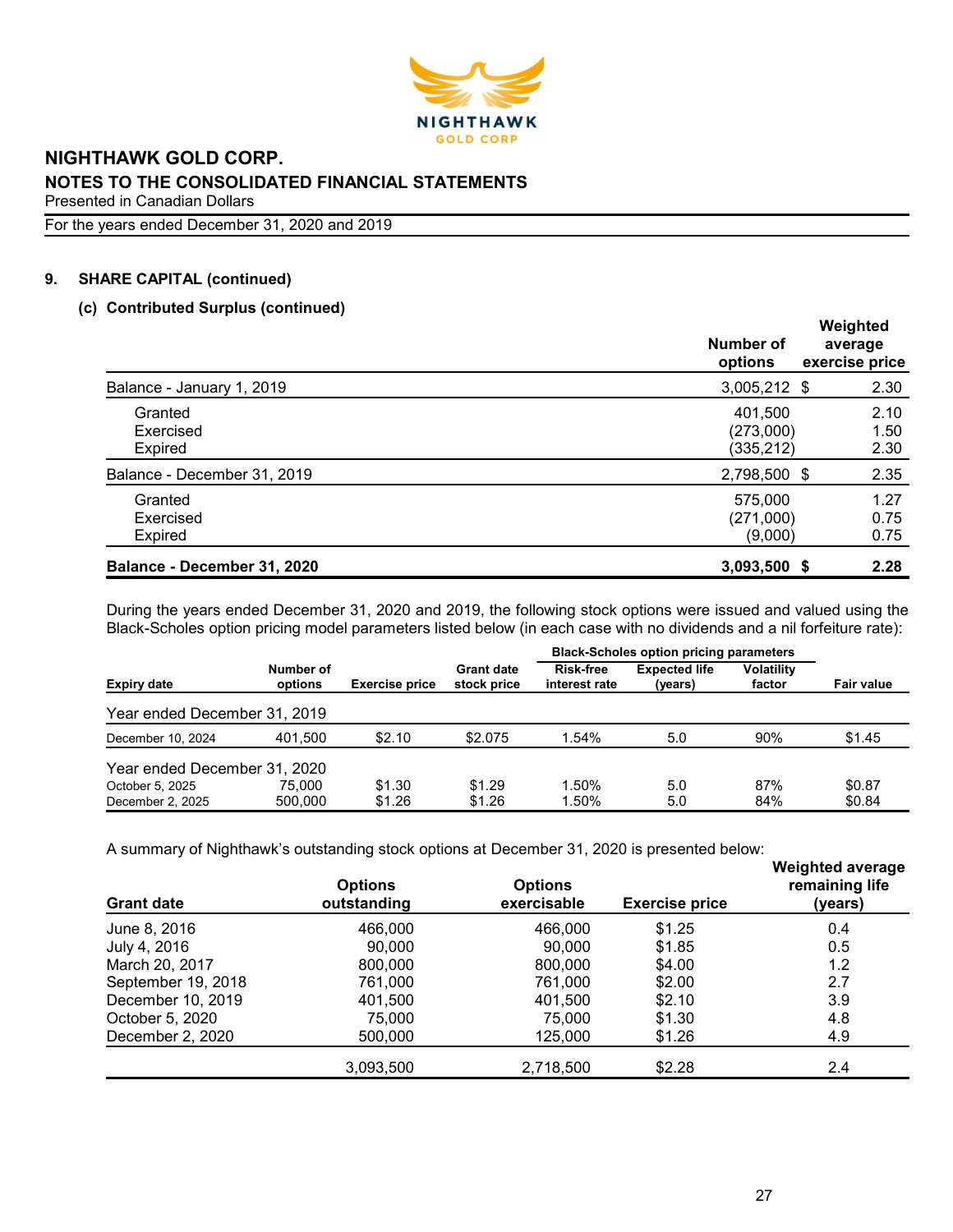

#### For the years ended December 31, 2020 and 2019

#### 9. SHARE CAPITAL (continued)

#### (c) Contributed Surplus (continued)

Option pricing models require the use of highly subjective estimates and assumptions including the expected stock price volatility. Volatility is based on the historical volatility of Nighthawk. Changes in the underlying assumptions can materially affect the fair value estimates. The options issued to non-employees were valued using the fair value of the equity instrument granted in the absence of a reliable estimate of the fair value of the goods or services received.

#### Share Unit Plan

The Share Unit Plan provides for the issuance of share units to employees, directors, officers, consultants, and management company employees of Nighthawk. Share units are units created by means of an entry on the books of Nighthawk representing the right to receive one common share (subject to adjustments) issued from treasury per share unit. The number of share units granted and any applicable vesting conditions are determined in the discretion of the Board of Directors (or a committee thereof) on the date of grant. In granting share units, the Board of Directors (or a committee thereof) may include other terms, conditions, and/or vesting criteria which are not inconsistent with the Share Unit Plan. Share units are settled by way of issuance of common shares from treasury as soon as practicable following the maturity date in accordance with the Share Unit Plan.

The grant date fair value of the share units equals the fair market value of the corresponding shares at the grant date. The fair value of these equity-settled awards is recognized as compensation expense with a corresponding increase in equity. The total amount expensed is recognized over the vesting period, which is the period over which all the specified vesting conditions should be satisfied.

During the year ended December 31, 2020, the Company granted 350,000 share units to an officer, directors and a consultant under its Share Unit Plan. The share units issued to the officer will vest in three equal installments on the first, second and third anniversaries from the date of grant. The share units issued to the directors will vest upon the retirement, resignation, termination with or without cause, or a change of control of the corporation. The share units issued to the consultant will vest three months from the date of grant. Compensation for the year ended December 31, 2020 was \$317,875 (year ended December 31, 2019 - \$276,029) and was recorded as stock based compensation in the statement of loss and comprehensive loss.

During the year ended December 31, 2019, the Company granted 286,500 share units to officers, directors and key employees under its Share Unit Plan. The share units issued to the officers will vest in three equal installments on the first, second and third anniversaries from the date of grant. The share units issued to the directors will vest upon the retirement, resignation, termination with or without cause, or a change of control of the corporation.

As at December 31, 2020, there were 611,500 share units outstanding and no units exercisable (December 31, 2019 - 286,500 outstanding and no units exercisable).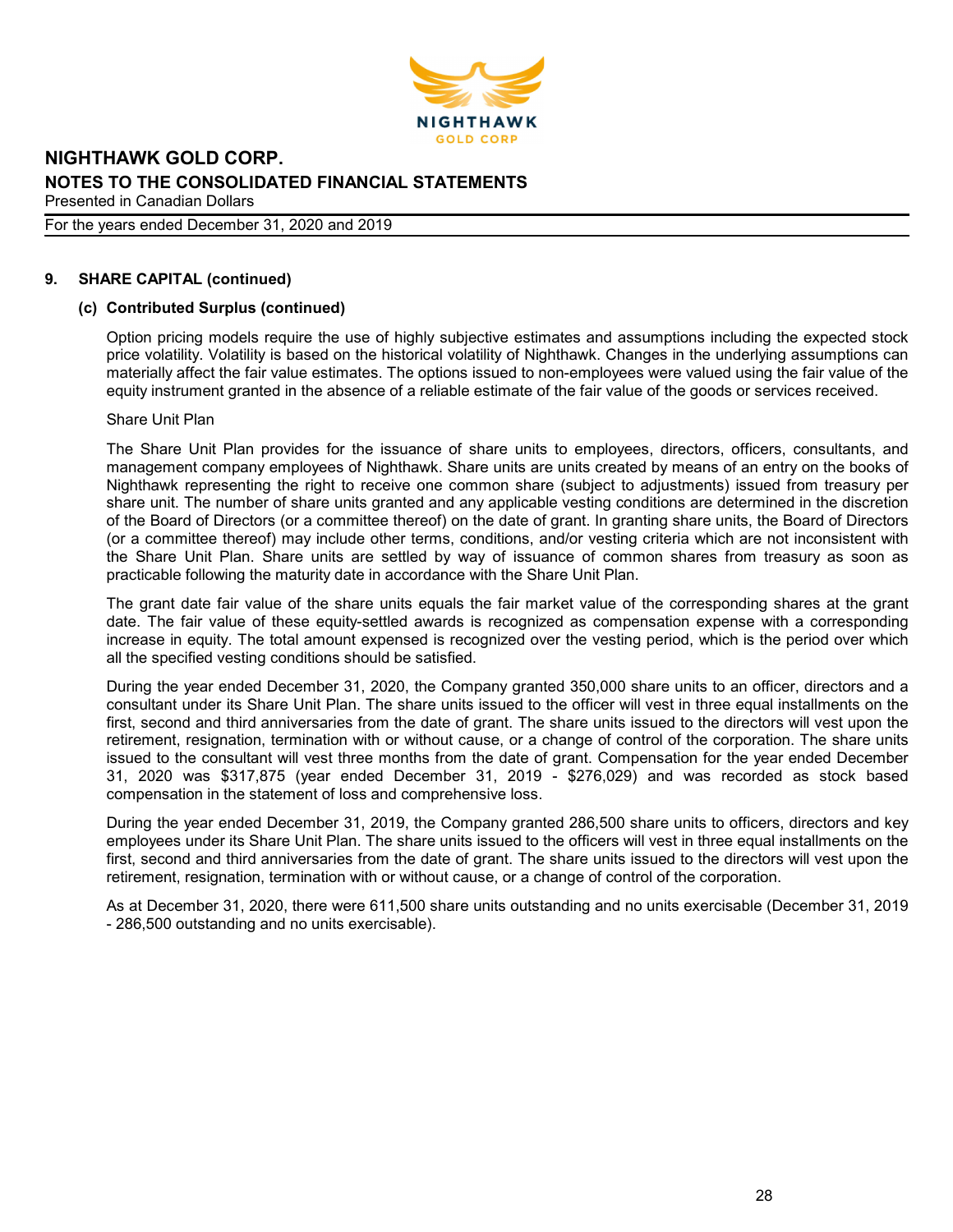

# NIGHTHAWK GOLD CORP. NOTES TO THE CONSOLIDATED FINANCIAL STATEMENTS

Presented in Canadian Dollars

For the years ended December 31, 2020 and 2019

### 10. INCOME TAXES

Income taxes has been calculated as follows:

| For the years ended December 31,                               | 2020                   | 2019           |
|----------------------------------------------------------------|------------------------|----------------|
| Income (loss) before income taxes                              | \$(12,615,054)         | (16, 976, 362) |
| Canadian combined federal and provincial tax rate              | 26.50 %                | 26.50 %        |
| Expected income tax recovery at Canadian statutory rate        | \$<br>$(3,343,102)$ \$ | (4,498,739)    |
| Stock-based compensation                                       | 121,267                | 226,857        |
| Change in tax benefits not recognized                          | 3,710,849              | 3,771,535      |
| Other non-deductible expenses                                  |                        | (10, 269)      |
| Flow-through share premium                                     | (400, 902)             | (55, 312)      |
| True up adjustment                                             |                        | 730,221        |
| Change in tax rate and other                                   |                        | 29,921         |
| <b>Deferred Tax Provision</b>                                  | \$<br>88,112 \$        | 194,214        |
| The following table summarized the components of deferred tax: |                        |                |
| As at December 31,                                             | 2020                   | 2019           |
| Deferred tax assets                                            |                        |                |
| Losses carried forward                                         | \$<br>5,699,257 \$     | 4,891,760      |
| Exploration and evaluation assets                              | 3,839,755              | 2,381,308      |
| Investment tax credits                                         | 366,434                | 366,434        |
| Share issue costs                                              | 272,272                | 384,843        |
| <b>Reclamation liability</b>                                   | 106,305                | 106,305        |
| Equipment and intangibles                                      | 208,974                | 34,705         |
|                                                                | 10,492,997             | 8,165,355      |
| Deferred tax assets not realized                               | (10, 492, 997)         | (8, 165, 355)  |
|                                                                | \$<br>\$               |                |

Deferred tax assets and liabilities have been offset where they relate to income taxes levied by the same taxation authority and the Company has the legal right and intent to offset.

At December 31, 2020, Nighthawk had unclaimed non-capital losses that expire as follows:

| \$<br>23.654 |
|--------------|
| 148,965      |
| 173,799      |
| 764,427      |
| 20,395,784   |
| 21,506,629   |
|              |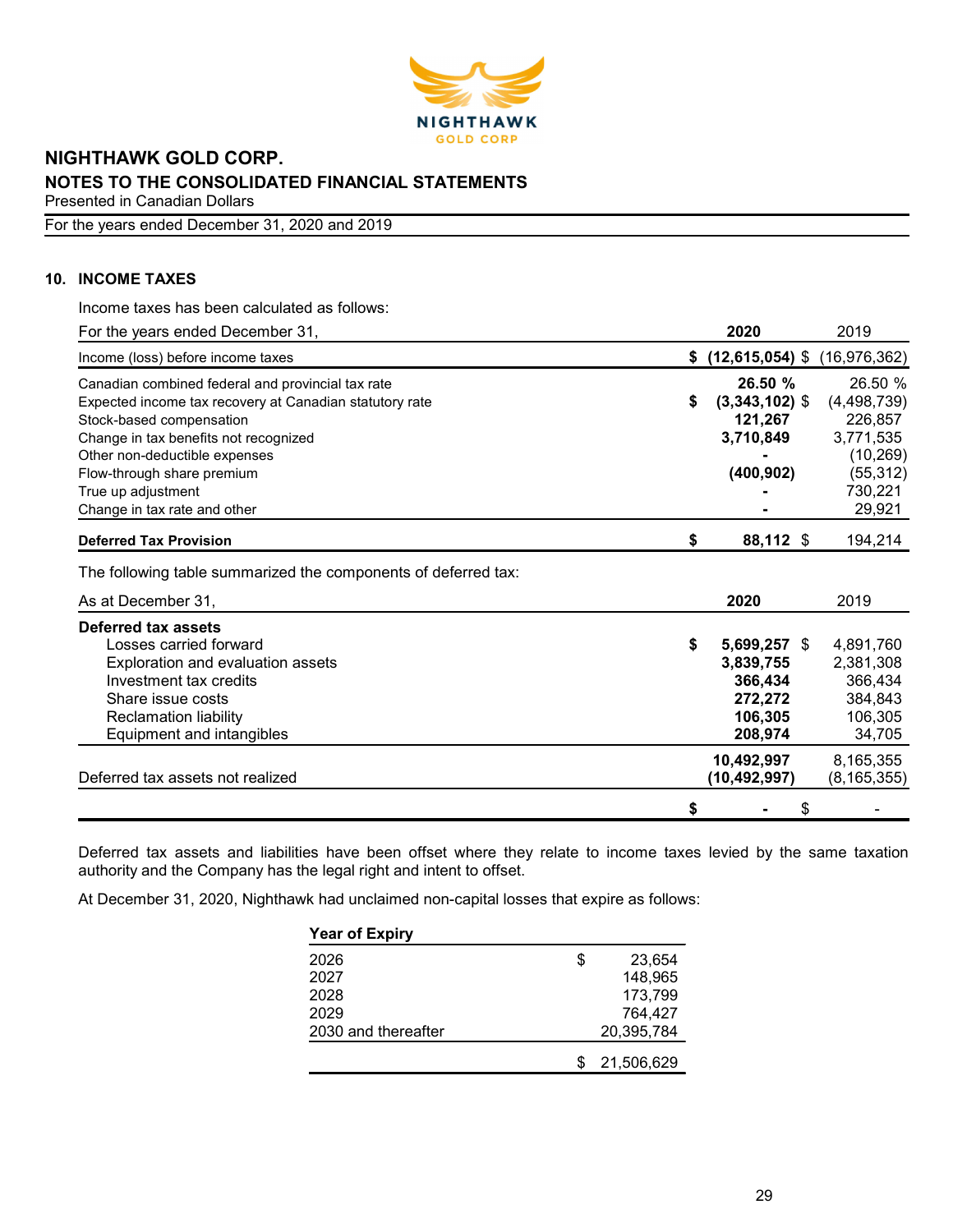

# NIGHTHAWK GOLD CORP. NOTES TO THE CONSOLIDATED FINANCIAL STATEMENTS

Presented in Canadian Dollars

## For the years ended December 31, 2020 and 2019

### 11. NET LOSS PER SHARE

Net loss per share has been calculated using the weighted average number of shares outstanding during the years ended December 31, 2020 and 2019.

| For the years ended December 31,                   | 2020                              | 2019       |
|----------------------------------------------------|-----------------------------------|------------|
| Net loss for the year                              | $$$ (12,703,166) $$$ (17,170,576) |            |
| Basic and fully diluted weighted average number of |                                   |            |
| shares outstanding during the year                 | 47,365,267                        | 42.020.481 |
| Basic and fully diluted net loss per share         | $(0.27)$ \$                       | (0.41)     |

Fully diluted weighted average common shares outstanding for the years ended December 31, 2020 and 2019 are not reflective of the outstanding stock options and warrants as their exercise would be anti-dilutive in the loss per share calculation.

## 12. RELATED PARTY DISCLOSURES

#### (a) Director and Executive Management Compensation

Directors and executive management's compensation for the years ended December 31, 2020 and 2019 consisted of the following:

| For the year's ended December 31,      | 2020         | 2019      |
|----------------------------------------|--------------|-----------|
| Cash compensation                      | 731.876 \$   | 734,000   |
| <b>Employment benefits</b>             | 16.332       | 11.250    |
| Fair value of stock-based compensation | 409.778      | 632,140   |
|                                        | 1,157,986 \$ | 1,377,390 |

#### (b) Director and Executive Management Transactions

The aggregate value of transactions and outstanding balances relating to entities over which directors and executive management have control or significant influence were as follows:

| <b>Transaction</b>                 |                   | <b>Transaction value</b><br>for the years ended |                      |  |                          | Balance outstanding as at |                      |  |                      |
|------------------------------------|-------------------|-------------------------------------------------|----------------------|--|--------------------------|---------------------------|----------------------|--|----------------------|
|                                    | Note              |                                                 | December 31,<br>2020 |  | December 31,<br>2019     |                           | December 31,<br>2020 |  | December 31.<br>2019 |
| Geological consulting              | '1)               | D                                               | 228,000 \$           |  | 360,000 \$               |                           | ۰                    |  |                      |
| Consulting                         | $\left( 2\right)$ |                                                 | 114.000              |  | 180.000                  |                           | -                    |  |                      |
| Rent                               | (3)               |                                                 | 51.384               |  | 60.875                   |                           | -                    |  |                      |
| Participation in private placement | (4)               |                                                 | 188,150              |  | $\overline{\phantom{0}}$ |                           | -                    |  |                      |
|                                    |                   |                                                 | 581.534 \$           |  | 600.875 \$               |                           | -                    |  |                      |

(1) During the year ended December 31, 2020, Nighthawk paid geological consulting fees of \$228,000 (year ended December 31, 2019 - \$360,000) to Byron Geological Inc., a company controlled by Dr. Michael Byron, the current Chief Executive Officer and a Director of Nighthawk. At December 31, 2020, the balance owed was \$nil (December 31, 2019 - \$nil).

(2) During the year ended December 31, 2020, Nighthawk paid financial consulting fees of \$114,000 (year ended December 31, 2019 - \$180,000) to 2245448 Ontario Inc., a company controlled by Michael Leskovec, the Chief Financial Officer of Nighthawk. At December 31, 2020, the balance owed was \$nil (December 31, 2019 - \$nil).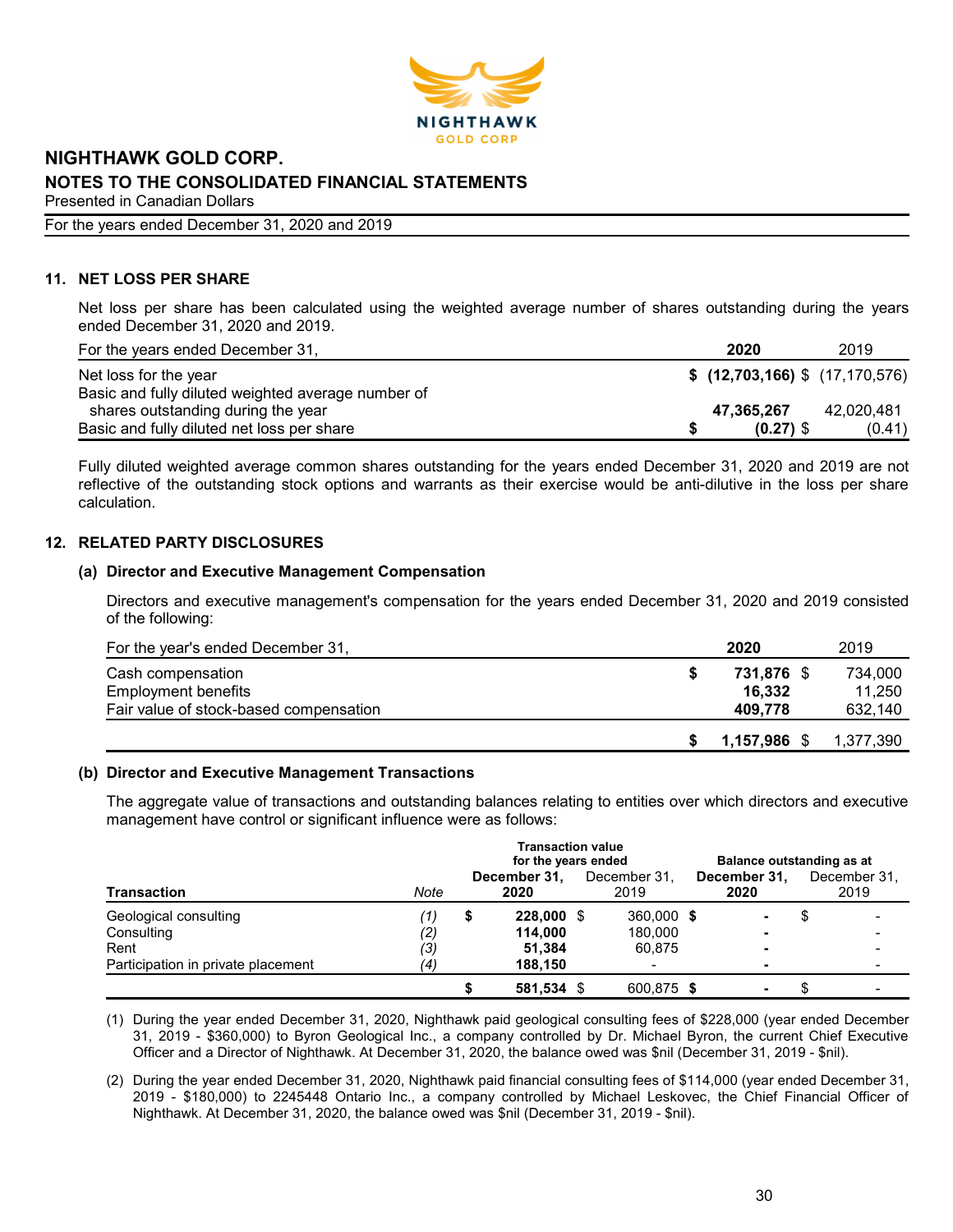

#### For the years ended December 31, 2020 and 2019

#### 12. RELATED PARTY DISCLOSURES (continued)

#### (b) Director and Executive Management Transactions (continued)

- (3) During the year ended December 31, 2020, the Company paid rent and office costs of \$51,384 (year ended December 31, 2019 - \$60,875) to 1249687 Ontario Ltd., a company controlled by Brent Peters, a former director of the Company and to 2756189 Ontario Inc., a company controlled by Northfield Capital Corporation. At December 31, 2020, the balance owed was \$nil (December 31, 2019 - \$nil).
- (4) During the year ended December 31, 2020, combined insider participation by the Directors and executive management in the bought deal private placement *(note 9(a))* totaled 52,000 Units and 52,200 flow-through shares for aggregate proceeds of \$188,150.

## 13. MANAGEMENT OF CAPITAL RISK

Nighthawk's capital management objective is to obtain adequate levels of funding to support its exploration activities, to obtain corporate and administrative functions necessary to support organizational functioning and obtain sufficient funding to further the identification and development of precious metal deposits. Achieving this objective requires management to consider the underlying nature of exploration activities, availability of capital, the cost of various capital alternatives and other factors.

Nighthawk raises capital, as necessary, to meet its needs and take advantage of perceived opportunities and, therefore, does not have a numeric target for its capital structure. Funds are primarily secured through equity capital raised by way of private placements. There can be no assurance that Nighthawk will be able to continue raising equity capital in this manner.

Establishing and adjusting capital requirements is a continuous management process. Exploration involves a high degree of "discovery" risk and substantial uncertainties about the ultimate ability of Nighthawk to achieve positive cash flows from operations. Consequently, management primarily funds Nighthawk's exploration activities and administrative costs by issuing share capital rather than using other capital sources that require fixed repayments of principal or interest. Nighthawk will continue to assess new properties and seek to acquire an interest in additional properties if it feels there is sufficient geologic or economic potential and if it has adequate financial resources to do so.

Development activities may begin once a property's mineral reserves are estimated and Nighthawk makes a positive production decision. At this point, management may consider other sources of financing such as senior debt or convertible debentures as a means to reduce equity dilution.

Nighthawk's capital under management at December 31, 2020 includes share capital of \$104,003,121 (December 31, 2019 - \$94,828,475).

Nighthawk invests all capital that is surplus to its immediate operational needs in short-term, liquid and highly rated financial instruments, such as cash, and short-term guarantee deposits, all held with major Canadian financial institutions.

There were no changes in Nighthawk's approach to capital management during the year ended December 31, 2020 and Nighthawk is not subject to any externally imposed capital requirements other than the restricted cash held as guaranteed investment certificates at a Canadian chartered bank as security for the letters of credit posted with respect to Damoti Reclamation Obligation and the Colomac Security (note 5).

As of December 31, 2020, Nighthawk had \$5,360,286 of flow-through expenditure obligations remaining, which must be expended by December 31, 2021.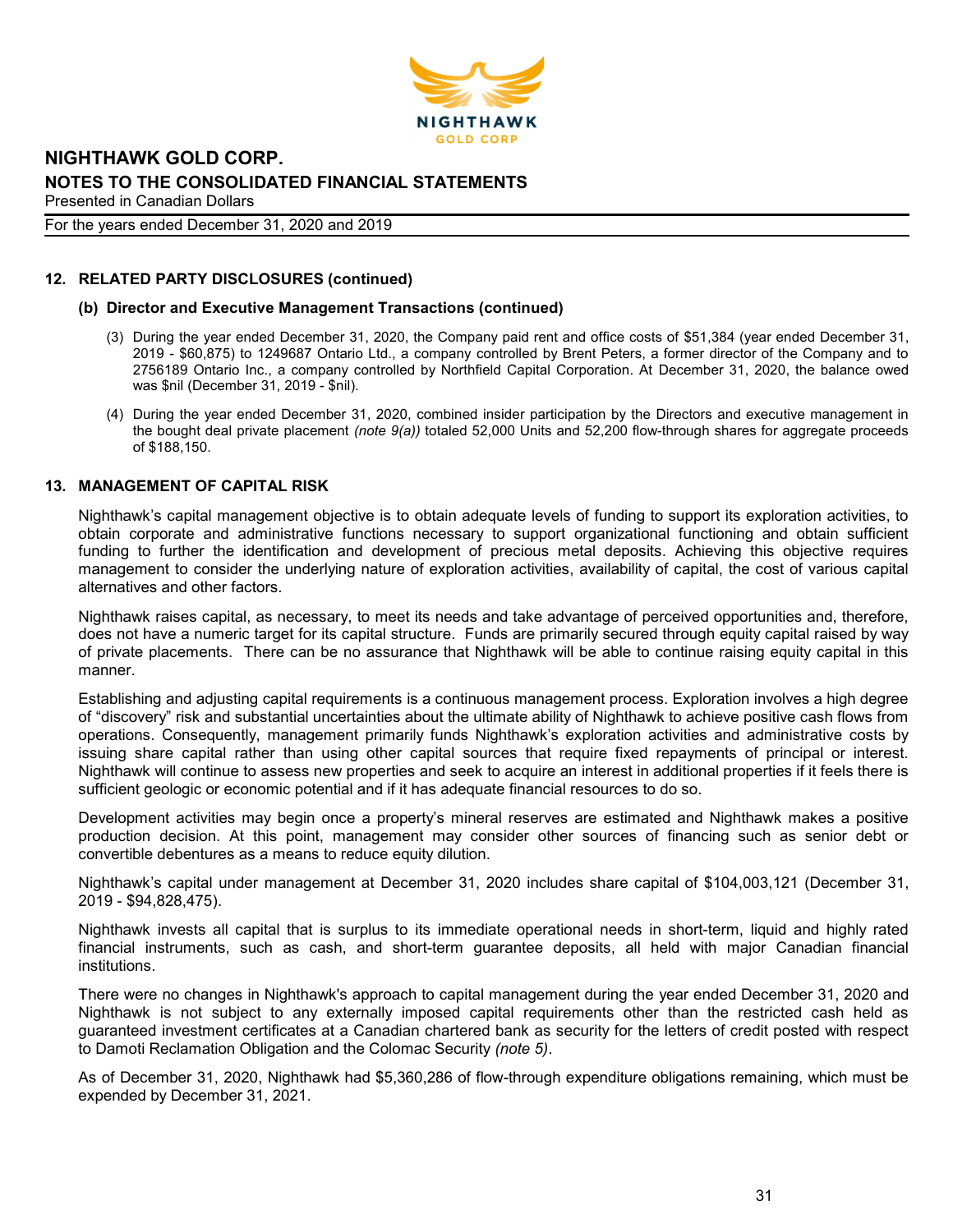

#### For the years ended December 31, 2020 and 2019

## 14. MANAGEMENT OF FINANCIAL AND OTHER RISK

Nighthawk's financial instruments are exposed to financial risks as summarized below:

#### (a) Fair Value

The carrying amount of cash and cash equivalents, amounts receivable, and accounts payable and accrued liabilities represent their fair value due to their short-term nature. The fair value of the restricted cash are equal to its carrying value. Fair value represents the amount that would be exchanged in an arm's length transaction between willing parties and is best evidenced by a quoted market price if one exists.

#### (b) Credit Risk

Nighthawk's credit risk is primarily attributable to cash and cash equivalents and amounts receivable. Nighthawk has no significant concentration of credit risk arising from operations. Restricted cash consists of guaranteed investment certificates, which secure Nighthawk's two irrevocable standby letters of credit with a Canadian chartered bank (note 5) which Nighthawk considers to be a reputable financial institution. Management therefore believes the risk of loss to be remote.

#### (c) Liquidity Risk

Nighthawk's approach to managing liquidity risk is to ensure that it will have sufficient liquidity to meet liabilities when due. As at December 31, 2020, Nighthawk had a cash balance of \$8,309,832 (December 31, 2019 - \$9,662,590) to settle current liabilities of \$1,583,569 (December 31, 2019 - \$469,201). All of Nighthawk's financial trade liabilities have contractual maturities of 30 days or less and are subject to normal trade terms.

### (d) Interest Rate Risk

Nighthawk's cash primarily includes highly liquid bank deposits that earn a fixed rate of interest thereon. Due to the short-term nature of these financial instruments, fluctuations in market rates do not have a significant impact on estimated fair values as of December 31, 2020. The restricted cash and secured notes are not subject to cash flow interest rate risk due to the fixed rate of interest thereon. Future cash flows from interest income on cash will be affected by interest rate fluctuations. Nighthawk manages interest rate risk by maintaining an investment policy for short-term investments. This policy focuses primarily on preservation of capital and liquidity. Nighthawk is exposed to interest rate price risk on fixed interest rate instruments.

### (e) Other Risk

Nighthawk is exposed to other risks as follows:

#### Commodity Price Risk

Nighthawk is exposed to price risk with respect to the commodity price of gold. Future declines in this commodity price may impact the future profitability of Nighthawk and the valuation of its mineral properties. A significant decline in gold prices may affect Nighthawk's ability to obtain capital for the exploration and development of its mineral resource properties.

## 15. SUBSEQUENT EVENTS

(a) Subsequent to year end, 250,000 stock options having an exercise price of \$1.32 expiring on January 1, 2026 and 125,000 share units were granted to an officer of the Company.